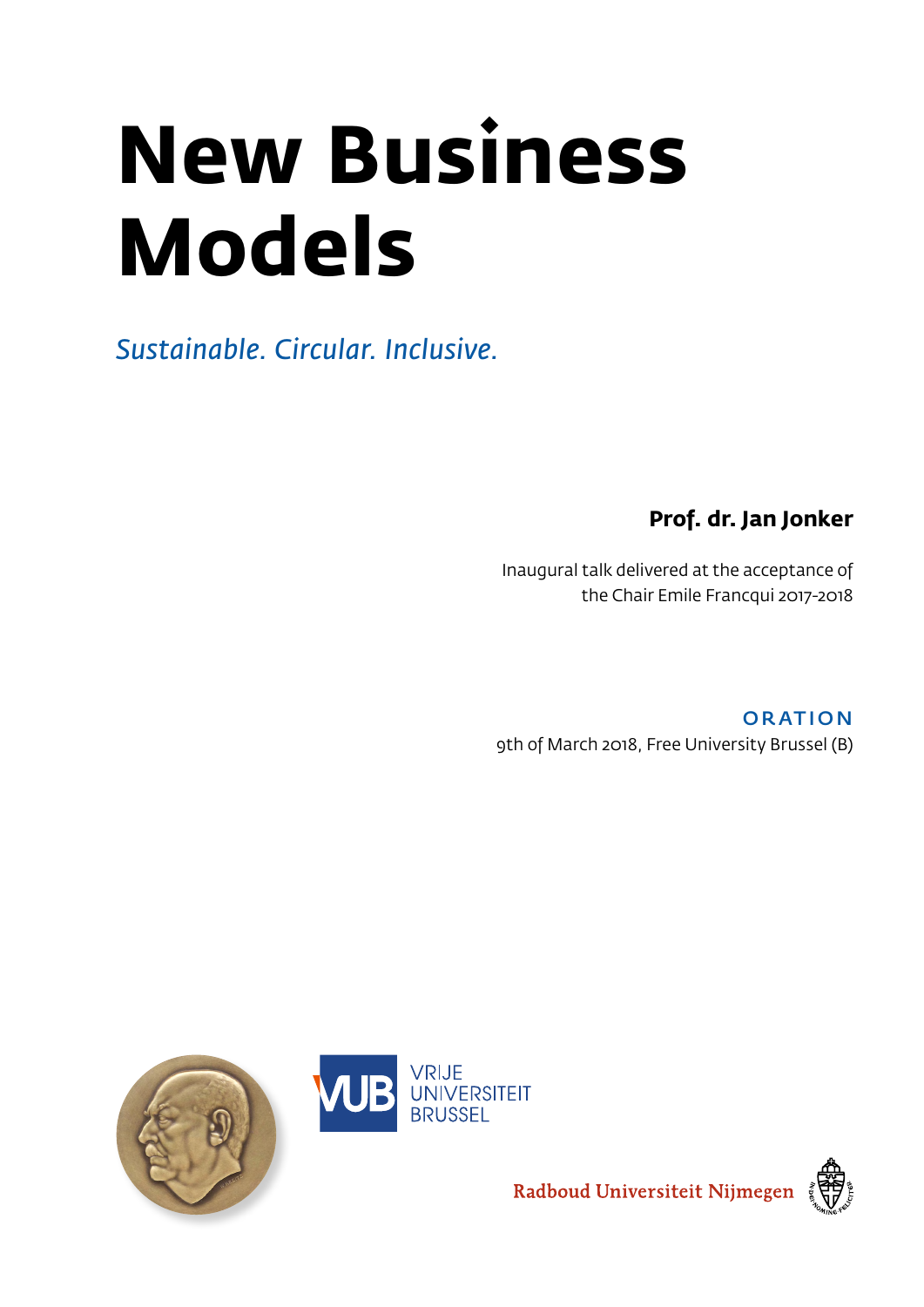<span id="page-1-0"></span>The oration is presented in the context of the appointment of Professor Dr. Jan Jonker (Nijmegen School of Management, Radboud University, Nijmegen, NL) at the changing chair Emile Francqui at the Vrije Universiteit Brussel (VUB), 2017 - 2018. This oration is based on the work of the laureate of the past decade. At the core of this work is the question of how to embed sustainability in companies and organizations. What does it mean for business strategy and in particular for business models? What does it require, for example, from tax rules, the legal framework and quality assurance? In recent years Jonker has developed the WEconomy model. This macro model demonstrates a number of long-term trends that determine the design of the economy of tomorrow. Against this background, he outlines how a broader range of new business models (NBMs) arises that pursue different – sometimes seemingly contradictory – values. Central in these NBMs, in his opinion, are the values of sustainability, circularity and inclusiveness.

## *Who was Emile Francqui?*

The Francqui fund is named after the Belgian Emile Francqui. Francqui was an engineer who was sent to China by the Belgian king at the end of the 19th century to help develop railways which became a profitable business. During these negotiations, his main rival was Herbert Hoover, the later president of the United States and a bond developed between them. During the First World War, Belgium received (nutrition) aid from the United States for the people who were hungry due to the occupation. After the war Francqui had the forward thinking idea of making a contribution for the long term with the surpluses of his profits (?) by deciding to invest in the (promotion of) science. At this time this was extremely unusual, as no public funds for scientists existed at the time. Franqui's progressive way of looking at and seeking to shape the future is reflected in this chair.

## *Chair Emile Francqui*

The Emile Francqui Foundation was established by a Royal Decree of 25 February 1932 as a Foundation for Public Utility. The purpose of the foundation is to encourage 'the prestige of the unselfish fundamental investigation' and to this end it grants moral support to scientists. The regulations state that its objective is to promote the development of higher education and scientific research in Belgium. Implicitly, this also means that inter-university cooperation is encouraged. Each year, two chairs are awarded to each full university in Belgium. The board of directors of the Francqui Foundation decided in 2008 that one of these two may be awarded to a foreign professor, who is affiliated with a foreign institution. The chair consists of ten lecture hours including an Inaugural Talk. For more information see: [http://www.francquifoundation.be.](http://www.francquifoundation.be)

## *Chair for Social Entrepreneurship (VUB)*

The swivel chair Emile Francqui is affiliated with the 'Chair of Social Entrepreneurship (VUB)' of the Solvay Business School of the Free University Brussel (VUB) that was founded at the end of 2015. This chair brings the academic and business world together in the search for sustainable business models for social entrepreneurship. A number of founding partners support the research into social entrepreneurship. The chair addresses questions relating to: How can innovation be better support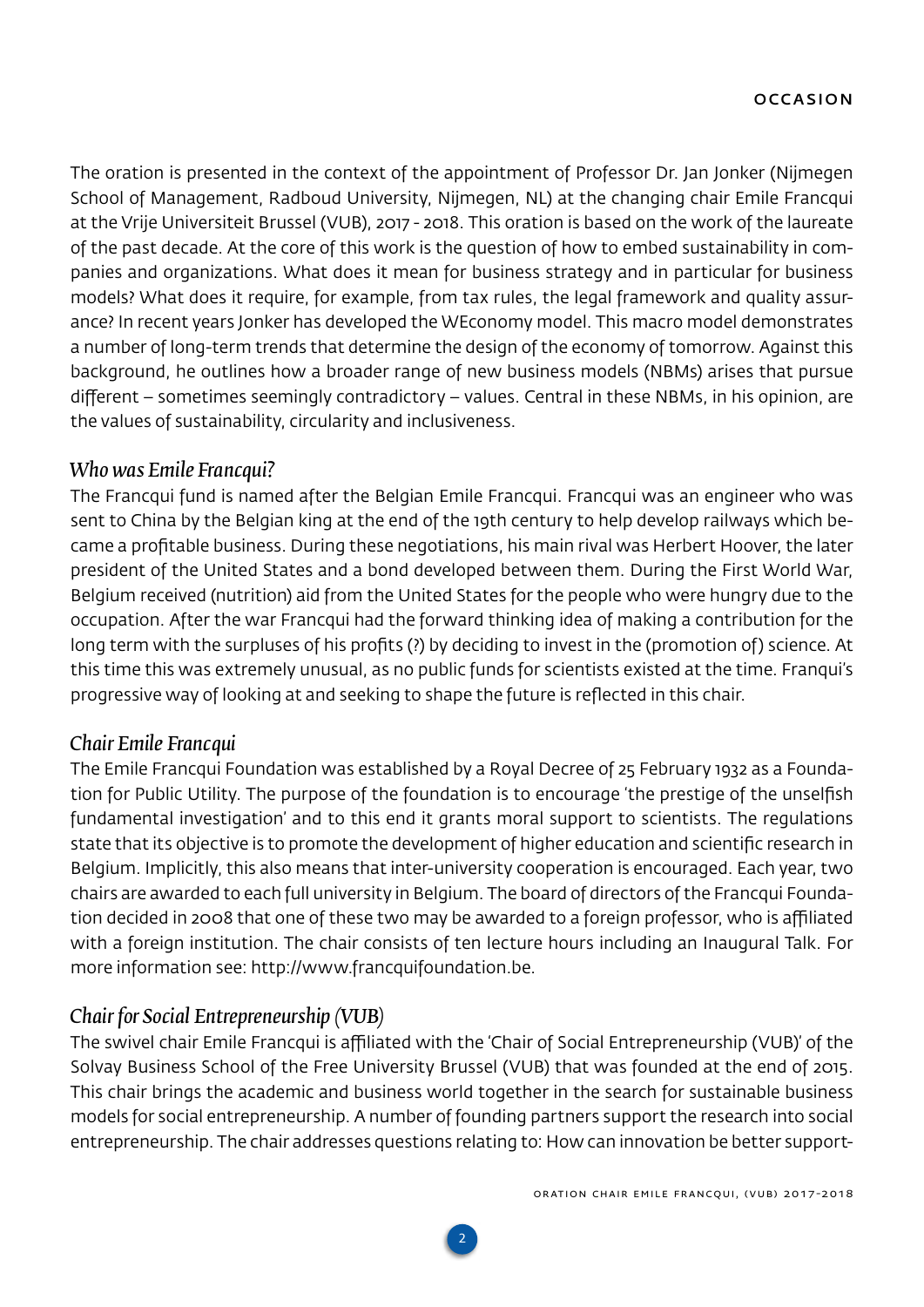ed by society? Which business models work for social entrepreneurs? How does one find finance and how do you, as a social entrepreneur, ensure professional management? In addition to leading scientific research, the chair seeks to create a platform for social entrepreneurs giving them access to a lively network which brings together social entrepreneurs, companies and academics providing advice and support for implementation. The chair holder of the 'Leerstoel Sociaal Ondernemerschap is Prof. Dr. Nikolay Dentchev, professor Innovation and Entrepreneurship. For more information: platform.vubsocialentrepreneurship.com.

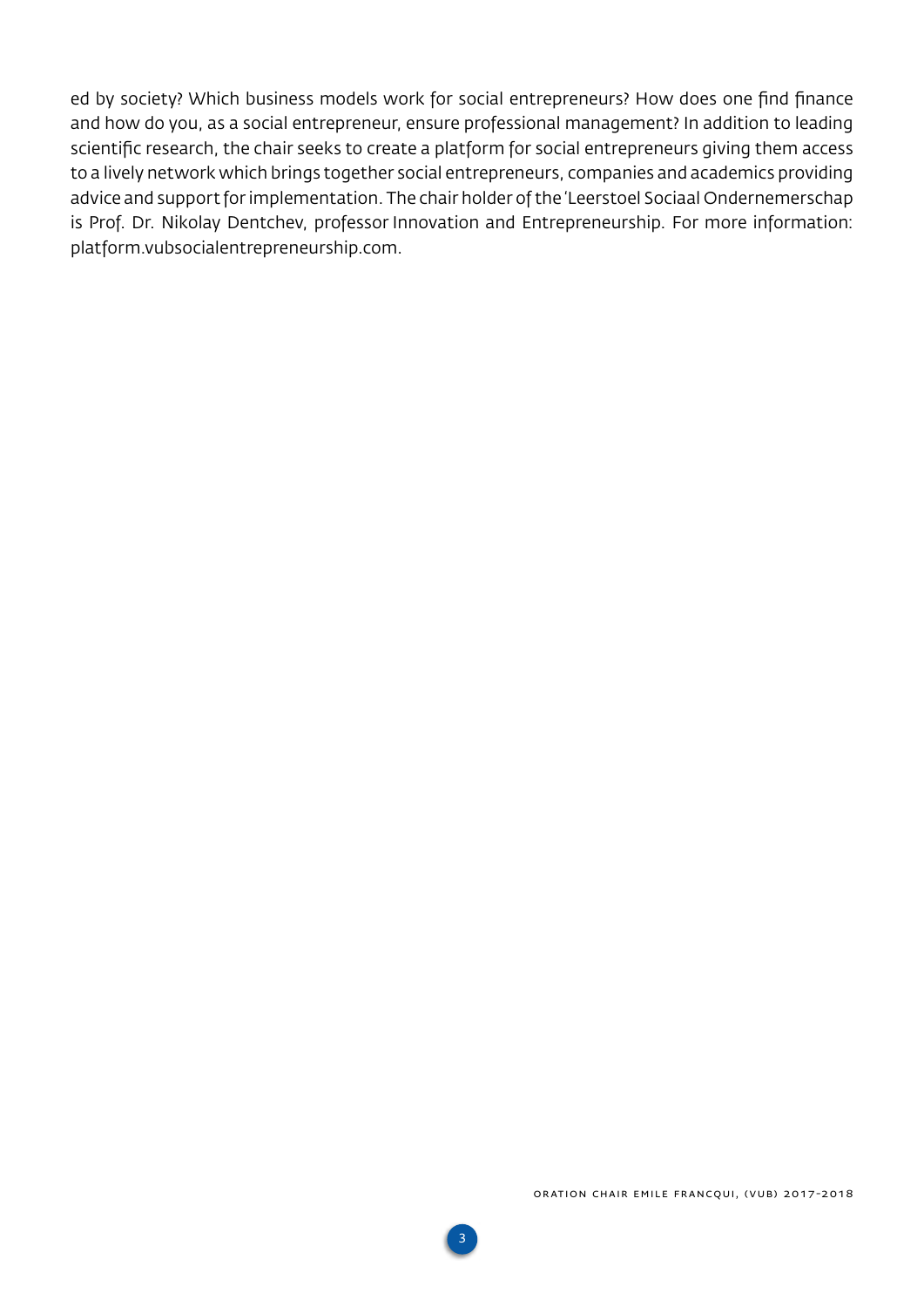<span id="page-3-0"></span>We are very honoured with the appointment of Professor Jan Jonker as Emile Francqui Chair Holder at the Free University Brussel (VUB) in the academic year 2017-2018. There are at least three reasons for this. Firstly, Jan Jonker's Francqui Chair focuses on the subject of sustainability, with sustainable entrepreneurship and sustainable business models at the centre.

We are therefore honoured that these subjects are in the spotlight by awarding such a renowned chair from the Emile Francqui Foundation. Secondly, Jan Jonker is particularly distinguished. Professor Jonker is Professor of Sustainable Entrepreneurship at the University of Nijmegen, and a world authority in Sustainable Business Models. He travels the world with these subjects, and has a huge network of academics and practitioners. For me, therefore, Jan Jonker is a great representation of what is generally called a 'Flying Dutchman'. Thirdly, our society urgently needs new, sustainable business models. Both high-level theoretical knowledge, but practical insights about their application are equally important for this. Only through action can we can take important steps towards sustainability as words alone are insufficient. Professor Jan Jonker is well known for his rigorous academic knowledge and attention to the practical application of sustainable business models.

For these reasons I look forward with great pleasure to Professor Jan Jonker's lecture series of in the context of his Francqui Chair at the VUB and to our further cooperation on sustainable entrepreneurship and sustainable business models!

**4**

*Prof. Dr. Nikolay A. Dentchev Chair holder Social Entrepreneurship Faculty ES, Department of Business Free University Brussel*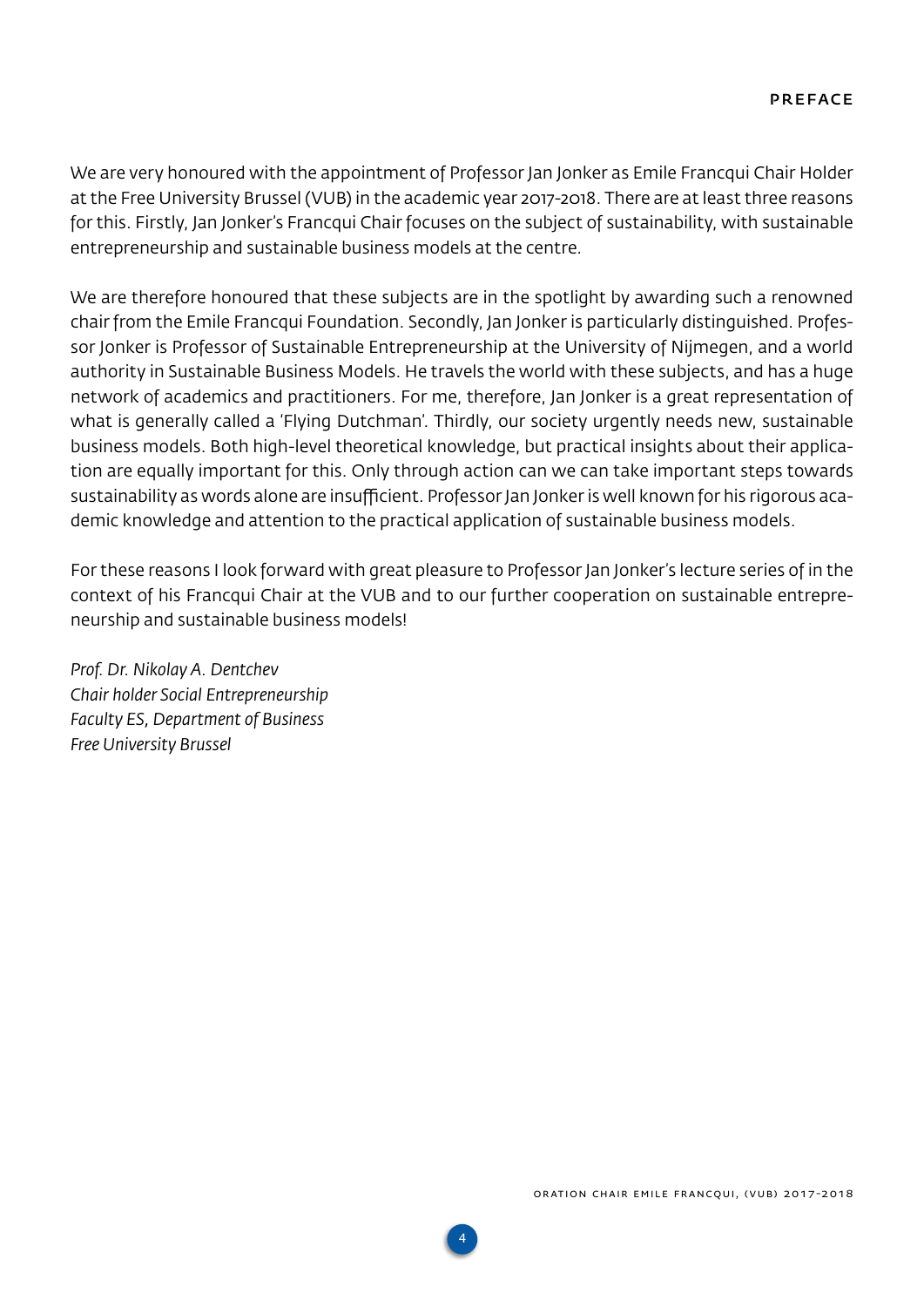## <span id="page-4-0"></span>Introduction

Dear Proximus Prof. Dr. Nikolay Dentchev, dear Prof. Dr. Jan Danckaert, dear ladies and gentleman, attendees, friends.

I feel honoured that the Emile Francqui foundation appointed me to this Chair at the Free University Brussel. Special gratitude goes to my proximus, Prof. dr. Nikolay Dentchev, who, like no other, committed himself to realizing this.

I am very grateful to the foundation Emile Francqui for appointing a 'flying Dutchman' to a Chair which is named after someone I think was the first 'flying Belgian'. Early twentieth century, Francqui travelled the world to lead, what we would call now, 'commercial missions'. The most interesting, as I have read in his biography, was that he wanted to spend the money he had left after these missions on the transfer of knowledge and due to this a fund in his name was created. It is a great honour to me that I, after more than hundred years, may stand here as one of the two laureates of this fund this year.

This is my third Chair, I am Professor of Sustainable Business at the Radboud University Nijmegen, Nijmegen School of Management. Two years ago, I was appointed to this chair for life – which is exceptionally rare and I am extremely happy that my university attaches so much value to sustainable business. In addition, between 2014 to 2016, I was a professor in France at the Toulouse Business School as the chair Pierre de Fermat (1601-1665), the French jurist, mathematician and Member of Parliament.

I have been thinking about and working on social issues from a management perspective for about thirty years. Central to this, is the challenge to realize 'sustainability' within organizations – or even better: organized environments. Over time this has resulted in a whole series of studies and publications which are far from finished. If you publish a lot, it is also important that people publish about your ideas – as it is just as important to reach people and organizations. In my case this also means to have the honour to hold an extra chair. At the VUB, the chair Emile Francqui is linked to social entrepreneurship which in my opinion means entrepreneurship with a focus on consciously addressing social questions and challenges or put more strongly: entrepreneurship in which social challenge is the starting point.

In my vision, there are two types of chair holders. The first type is mainly concerned with the academic debate. That is a good thing, that debate must certainly be held. However, this debate is often held by a few specialists, and is not always even understandable or accessible for others. The second type of chair holder is more concerned with the necessary social debate. I belong to the second type; I think that you also have to discuss your research with society. It is therefore not surprising that, if we compare these two perspectives we find a tension. For some this may not be academic enough, yet for others this is too academic. So, given I operate at this interface it is very special that this university and this chair have appointed me.

For me as a scientist and as a publicist, this is a serious matter. For me, science means 'structured searching'. In this search we try to discover patterns, critically examine them and then write legibly and communicate about it. Perhaps most importantly results, findings, and patterns are always temporary. Doing research is therefore like a permanent construction site  $-$  it is never finished. One may discover after the fact that something built is not structurally sound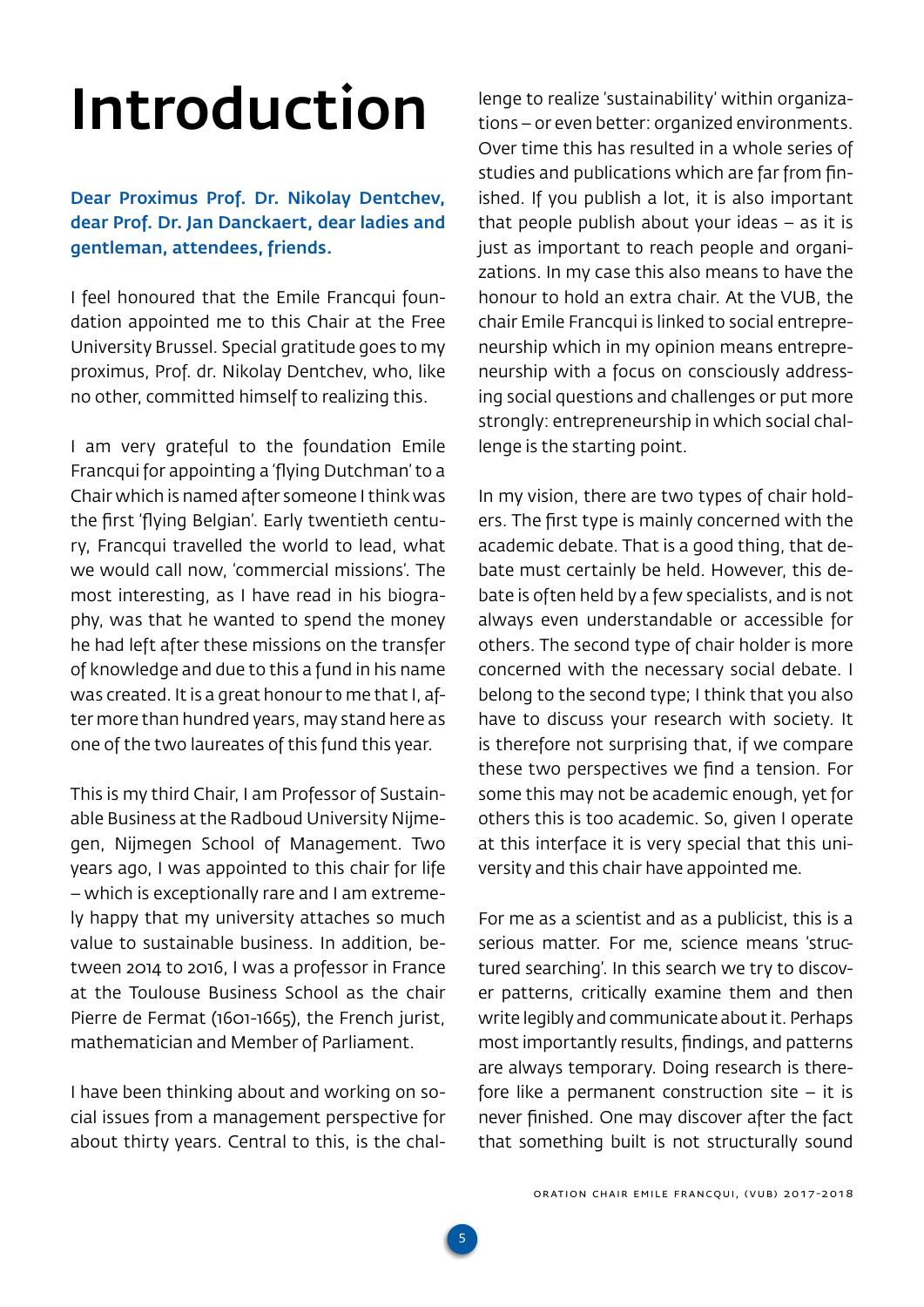<span id="page-5-0"></span>– anyone who is familiar with the idea of 'evolving thinking' will understand that this is like the Sagrada Familia in Barcelona. It will also not be finished for a while and it is almost a pity when skilful building work is finished in the future.

Over the last twenty years I have been doing research against the background of sustainability thinking. My first publication about sustainability was in 1994 and was somewhat of a coincidence. Inherently I am a quality rather than sustainability expert. Until then I totally missed the Brundtland-report 'Our Common Future' (1987) and other landmark-publications. Until someone said to me: "Quality should be about sustainability". It was this comment with which I crossed a line and discovered a whole new universe.

Now I am a quarter of a century further. After the unexpected start, I began to engage the sustainability debate more intensively. It became the centre of my academic and to an important extent also my personal comings and goings. Various people have influenced sustainability thinking. For me, to begin with, the Brundtland report's infamous definition of sustainability: 'sustainable development is development that connects to the needs of the present without jeopardizing the ability of future generations to meet their own needs'. This definition, and the way of thinking behind it, was a real wake-up call for me. Thereafter, so much has appeared that I do not have the time to comprehensively summarise the discourse. Thus, I limit myself to mentioning three relevant publications that 'frame' the current debate.

Firstly, Rockström (2009), who, with a great team, does excellent research into the limits of growth in terms of planetary boundaries. This research is in turn informed by a partly simultaneous, partly older debate fuelled by the work of Jackson (1996, 2009 en 2017). I think this is

## We need a new generation of business models to shape the way we think about sustainability in relation to economy.

important although for me it is a bit too broad. Regardless, it is paramount that we work on realizing sustainability and do not hide behind a sometimes-difficult operationalization. A third current influential thinker is Kate Raworth who, building on the work of Tim Jackson who wrote Prosperity without Growth (2009) introduced the concept of the Donut Economy (2017). These types of work have challenged heterodox economic circles. This is an important cause, as we need models to shape the way we think about sustainability in relation to economy. We still have to look at this with a critical perspective; as today it is this model but in five years it may be another incarnation of this model. Nonetheless, the relevance is: we need to have a debate which is focused on the relationships between our economic and our social acting, and the way we, mankind, interact with our natural environment. More specifically, we need to reflect on how badly we do this currently and on how much we destroy through our actions. This debate is becoming increasingly prominent and urgent and we need new forms of thinking and resources to make clear what the real issues are.

## **Three Central Themes**

This afternoon I will explore with you at three interrelated themes that have occupied my attention for a couple of years already.

The first central theme is the changing economy. I want to introduce you to a model of an economy in transition that we have developed referred to as the WEconomy. Against the back-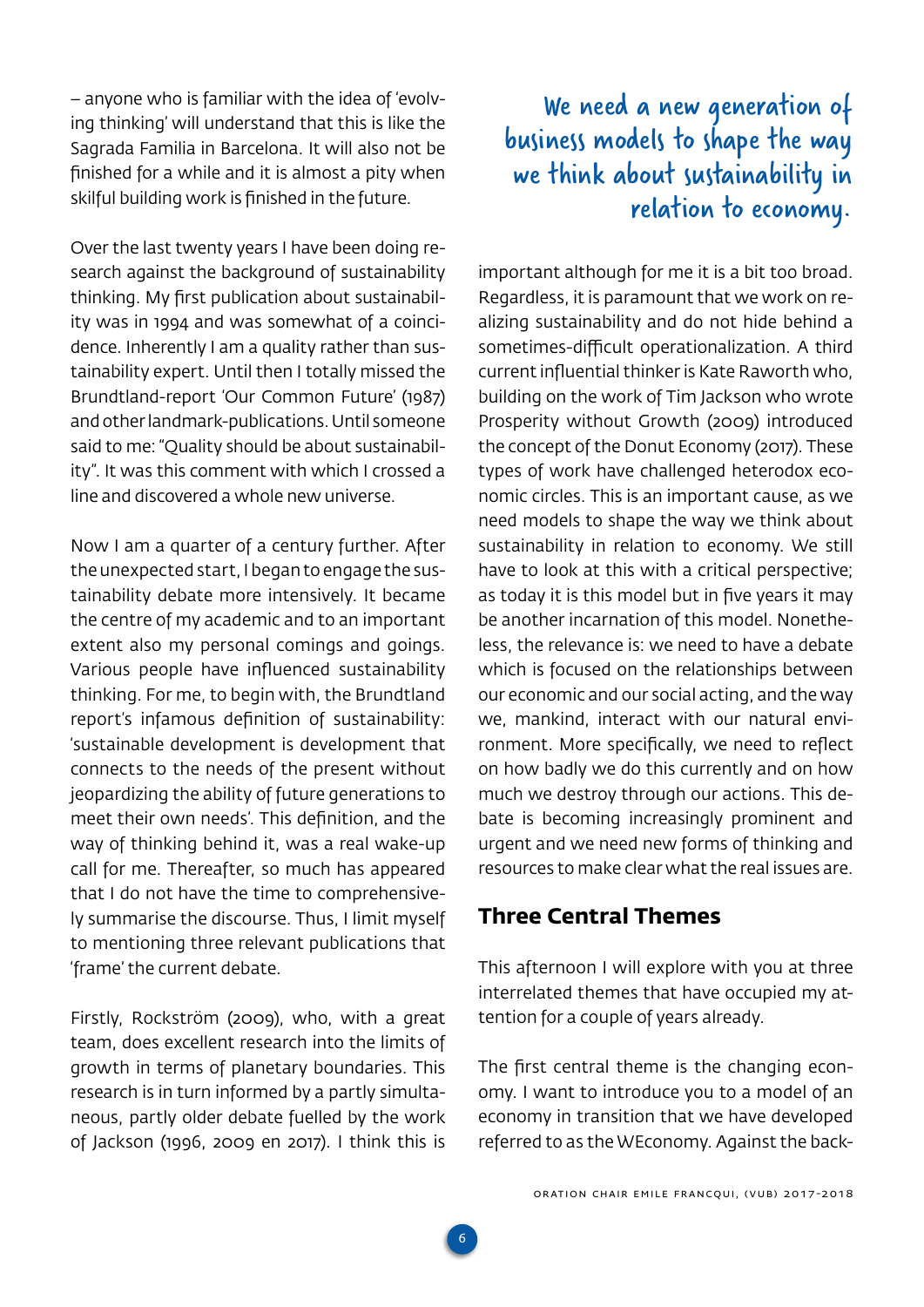<span id="page-6-0"></span>ground of thinking about an economy in transition, I will talk about the generation of new business models which is the second central theme. Lastly, I will give a moment of thought to the fact that if we successfully transition to another economy we also have to consider our transaction systems which implies looking at our banking systems –thus Hybrid Banking is the third theme. As a whole I want to demonstrate to you how a changing economy, including new business models, made possible by hybrid banking together enable to create a different, a more sustainable economic system.

I want to show you how a changing economy, including new business models and also made possible by hybrid banking, together form a system.

## WEconomy

The discussion about sustainability started in the late sixties of the previous century. Despite a heavy debate in certain circles, and the discovery of the environment and the care for it, it has definitely been a so-called 'add-on'. There was the economy, with her negative excesses, but something could be done about that with so-called 'end-off pipe' solutions. Sustainability, however, is not about better, but rather about doing things differently: it is about system change, about new ways of working. Since the turn of the century, around 2003, 2005, a new economy has started to emerge, an economy that calls for new ways of doing thing. An economy in which care for the environment is of primary, rather than secondary, importance. We, or many of my age, have grown up in a post-war economy, with institutions from the sixties and seventies that together have formed socio-economic structures. In the course of time these socio-economic structures have undergone challenging criticism, yet until the late nineties these institutions – and the economy they maintained – have survived. However, thereafter increasingly cracks have developed and discussions have become more intense. The core message now is: the old economy no longer satisfies, there are too many disadvantages, yet we do not have the right answers to the question of how it should be done. Here too, a strong dose of reality is needed, because for a lot of people this is still not a current debate yet. We have a good running economy, right? Notwithstanding we are, whether or not it is acknowledged, we have arrived in a transition, a major social organisational renovation.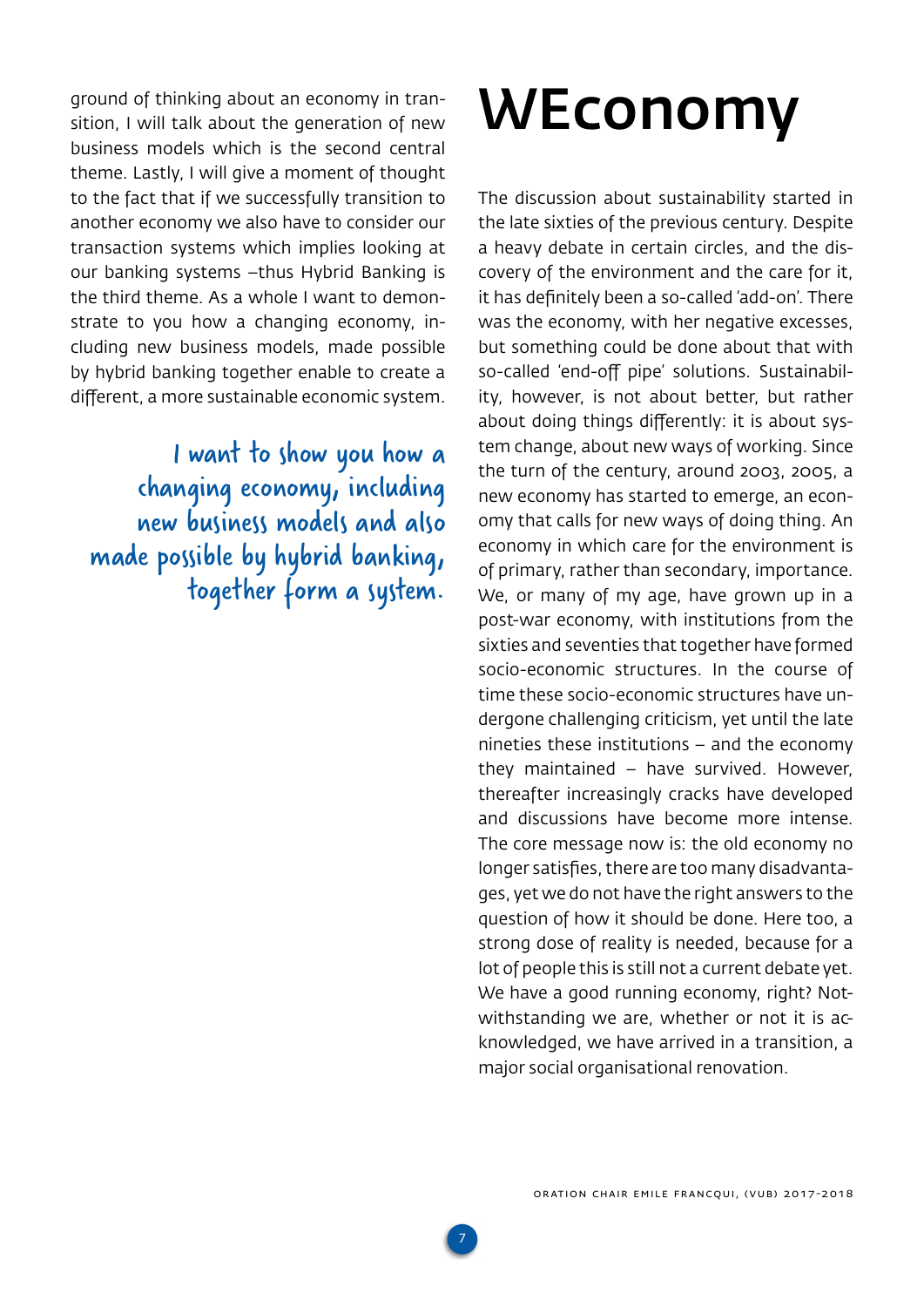<span id="page-7-0"></span>The old economy no longer satisfies, there are too many disadvantages, yet we do not have the right answers to the question of how it should be done.

## **What do we see in the current economy?**

In this transition, we see three big shifts:

### *From products to services and…*

Over time we have become very smart in producing things however, this has now turned against us. We live in a society in which the production of things determines the gross national product, not the effects of those things, let alone the recyclability of them. Fortunately, we are discovering more and more that in many cases it is not necessary to own things, as long as we have access to the function of it. After all, who owns a train, an airplane or a public utility like a highway? The process of relinquishing ownership of things but being able to use them is called 'servitization'. So, we are now working little by little on shifting from an economy of stuff to an economy of 'servitization'. Please note: this is not always possible, but it is in more areas than we sometimes think.

In many cases, it is not necessary to own things, as long as we have access to the function of it. After all, who owns a train, an airplane or a public utility like a highway?

## *… from organizations to networks…*

We are going from classical production organizations to network-organizational forms. This does not mean that we get rid of production organizations, but rather a network-oriented economy is arising in parallel. Related to this is a debate is arising about the disadvantages of the linear production-economy and the use of raw materials, energy and water, about waste production, et cetera. Sometimes it seems like we want to remove the linear economy but that is a romanticised notion. Despite the increasing trends of co-production we are unlikely to put peas in tins ourselves, make our car tyres, or produce all of the other hundred thousand products we have access to through linear production. That said, we must do something radical about the negative aspects of linear production – which means focusing on the way we make and use things.

We are going from classical production organizations to network-organizational forms. This does not mean that we get rid of production organizations, but a network-oriented economy is arising in parallel.

## *… from a linear to a sustainable and circular economy*

The need to make and use goods differently expresses itself in the call to make the economy more sustainable and circular. In the Netherlands and across Europe, the word circular is extremely fashionable. The Dutch government will not let another week pass without coming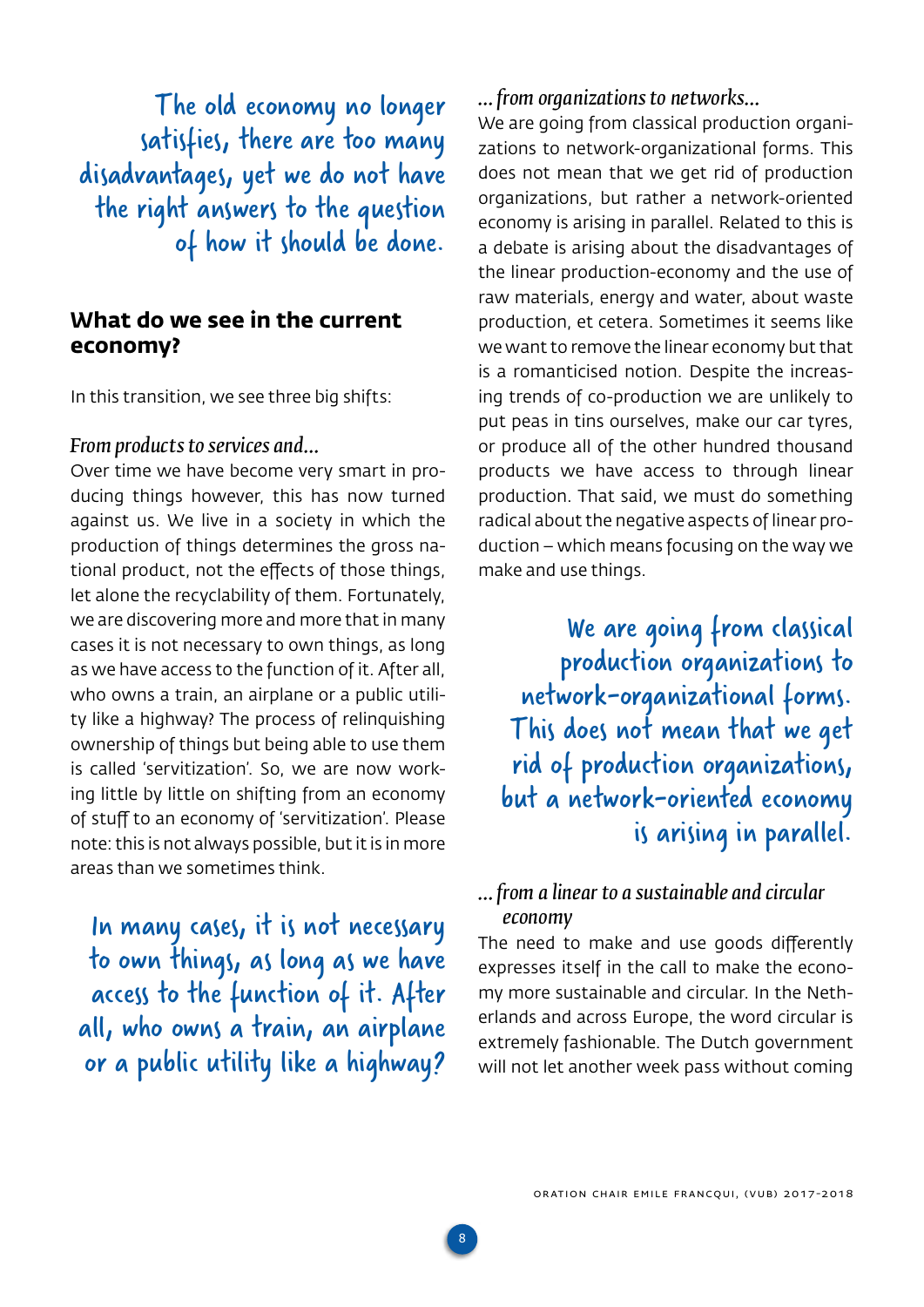<span id="page-8-0"></span>out with new policies and budgets concerning the circular economy. Despite the fact that I am in the middle of this debate, I am importantly a constructive critic. Sure, my plea is that we have to transition to a sustainable and circular economy – but which part of this economy is appropriate to be made circular? What does this mean for our way of producing, for our metrics or payment models, for the debates about added and residual value? A circular economy is far from being implemented; it is much more an aspirational vision. If we want to make real progress in the next ten to twenty years, we still have a very long way to go.



Figure 1 *The seven WEconomy trends*

## **Seven trends of a new economy**

Against the backdrop of these three shifts, we see a landscape that consists of a few 'slow' trends. These trends will still exist in the coming years, being fundamental for shaping another economy. I distinguish seven trends, which together we call the WEconomy. These trends are: the circular economy, the functional economy, the bio-based economy, the collaborative economy, the sharing economy, and the self-production or 3-D printing economy. The increasing connections between people, their devices and the processes and networks between it are called the '*Internet of Things*' (IoT). Closely related and derivable is the 'Internet of Services' (IoS). I will briefly describe each of these trends below.

### *1 Circular economy*

The circular economy is an economic system focused on maximum reusability of product, components and raw materials. Core is organizing for material value retention. This means that we want to use the things we make smarter, longer, and more efficiently and that we want to be able to reuse the components and raw materials we make the things from. The aim is minimizing value destruction by redesign, maintenance, reuse, refurbishment and substitution. The circular economy offers all new and additional kinds of economic possibilities at the same time. However, to realize this promise, we have to organize things differently: we also have to review the collective and / or individual way of thinking about things and their function. Realizing the circular economy is therefore an organizational task as well as a mental task.

## *2 Functional economy*

In the society around us a debate has emerged regarding the functional economy whereby we do not sell products anymore, rather we sell their functionality. This is not new per se as we have done this for a long time for certain goods – for example I assume that no one possesses a own highway or their own train (barring exceptions of multi-millionaires of course). Interestingly the idea of servitization is being applied to many products – ranging from cars, chairs to MRI scans. Many cars drive approximately two hours a day, standing still and unused for the other 22 hours. Chairs on the other hand are used for approximately ten hours a day – and so you can continue endlessly. We see new con-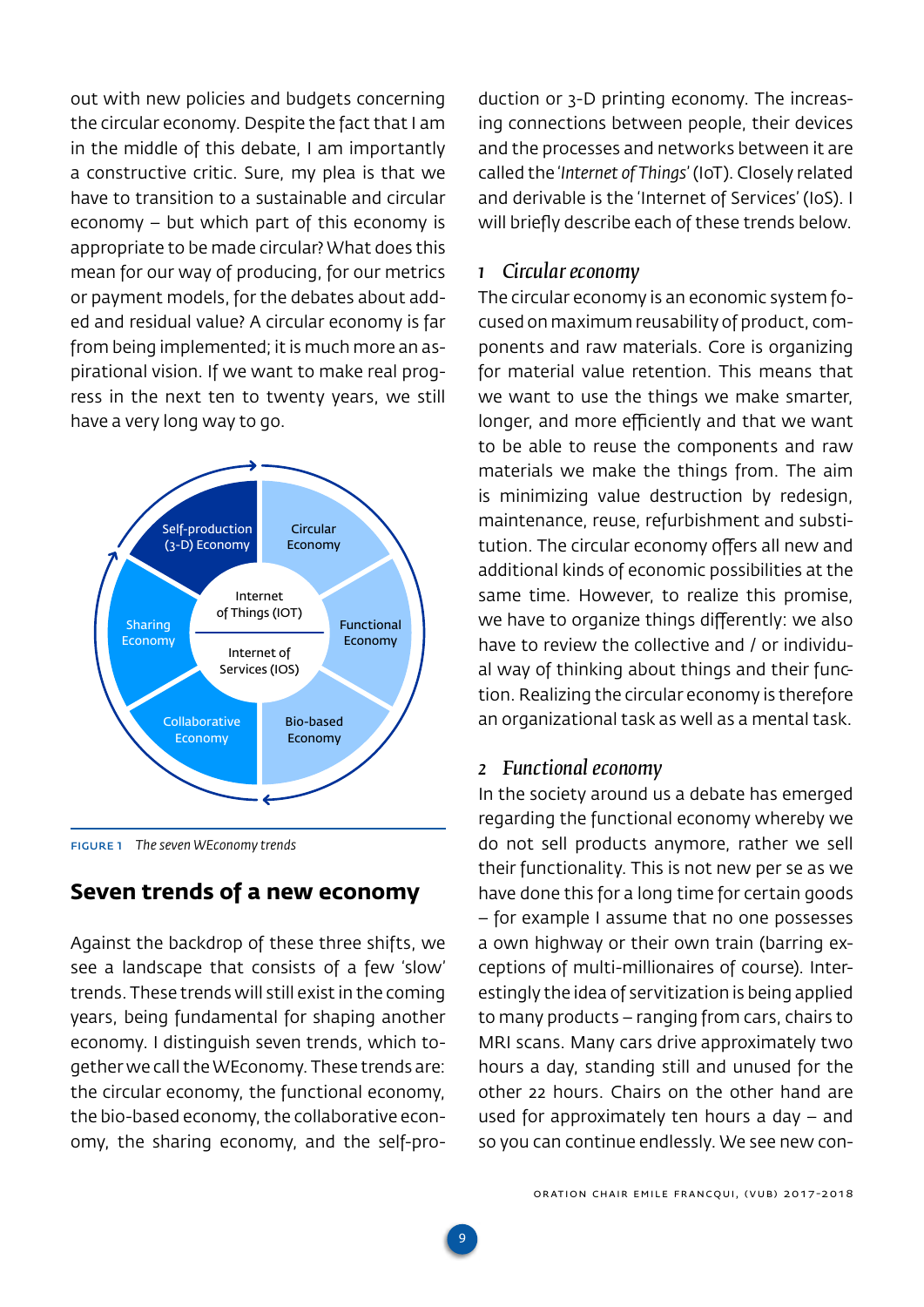<span id="page-9-0"></span>cepts and thus new business models emerge, with which utilizing the functionality and the access to goods are being further developed. This has the potential to lead to the preservation of environmental value, but has been known to still lead to environmental value destruction (see Tukker & Tischner 2006; Tukker 2015). So, full utilization is not necessarily sustainable; using the same car more often is, on balance, only sustainable to a limited extent.

## Full utilization is not necessarily sustainable; using the same car more often is, only sustainable to a limited extent.

## *3 Bio-based economy*

We see the rise of an economy that is about the replacement of raw materials. In some countries, this trend is called the Bio-based Economy, in others it is referred to as the substitution-economy. Key question is: can we obtain raw materials in another way, not by mining them but by growing them? What can you do with Elephant grass, hemp fibre or algae? This approach has advantages and disadvantages. Think about 'crops' that fit in a certain context, preferably in a way that they also use space that was previously useless, such as the middle banks of roads, flat roofs or fallow ground. However, as a lot of space is required to grow crops a disadvantage is that these substitute bio materials can compete with growing crops for food consumption e.g. unsustainable biofuel production. An additional question is whether we can make things that we can then (re) use again in a circular fashion. While the bio-economy debate is prominent in many places, it is yet to achieve sufficient scale but is a hotbed for promising experimentation.

## *4 Collaborative economy*

We see an economy in which new forms of collaboration, to achieve collective value creation in networks, is emerging. Communities gather around initiatives and challenges, in which participants become 'prosumers': people produce and consume at the same time and multiple issues are addressed simultaneously. This also creates a breeding ground for social entrepreneurship. This is entrepreneurship where addressing social issues is embedded in the development of a business proposition. As a result, we are primed to consider other forms of collaboration between old and new parties such as: between citizens and companies, between companies and governments, between governments and NGO's all with the potential to lead to different forms of collaboration and arriving at new forms of value creation.

> Between the functional economy, the sharing economy and the collaborative economy arise all kinds of connections. Exactly in this area new business models emerge.

### *5 Sharing economy*

**10**

In addition to the previous trend the concept of the sharing economy is also evident. The sharing economy does not necessarily mean 'can I borrow your drilling machine', but rather can we organize around an 'asset' (such as a building, a heating installation, a parking garage, a hospital or a car) to create a smart concept that enables us to make better use of it? As far as I am concerned, it is pivotal that we already think of these considerations in the design phase of a product. While the sharing economy is very close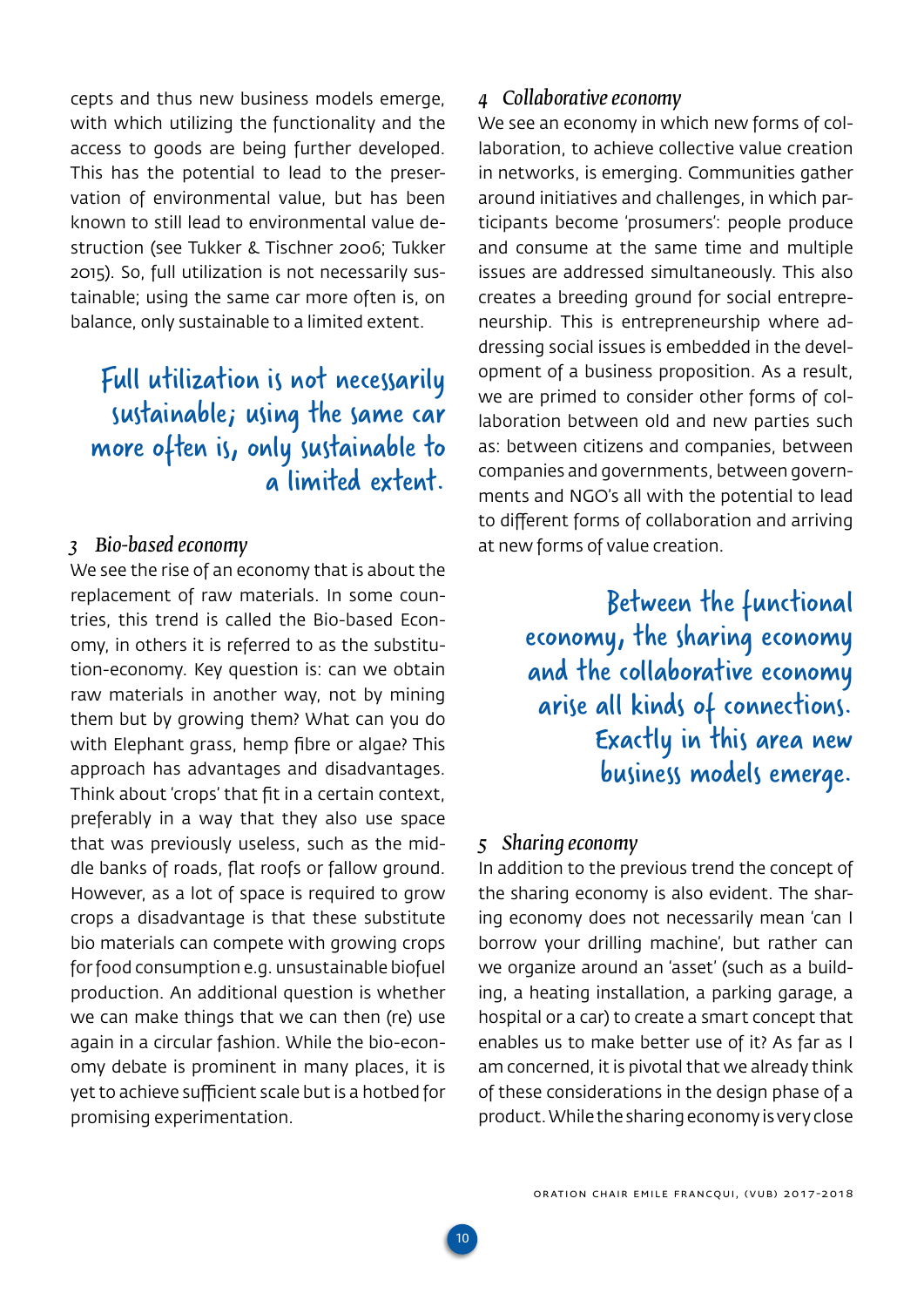<span id="page-10-0"></span>to the functional economy the sharing economy is mainly about the questions of: how do you organize these ideas? What kind of organizations and/ or network concepts, what kind of logistics and technology do you need to make it work? The challenge is therefore to think about these considerations in the design phase of an asset because making something goes hand in hand with using it. It is not surprising that all kinds of connections arise between the functional economy, the sharing economy and the collaborative economy – it is exactly in this area we see all kinds of new business models emerge.

## *6 Self-production (3D) economy*

When talking about the WEconomy, we are talking about an economy that is increasingly focused on making products smart. The linear economy is one of scale and volume, which in turn leads to stock, transport and therefore a lot of logistics and large warehouses. We are now seeing the emergence of an economy in which, on certain products, we are making less and less inventory and are making more tailor-made products when we need it. We can now print almost everything with metal, with plastics and with waste. So, we can get printed houses, or a piece of an airplane, a car in parts or a weapon. However, it can be even smarter: customers could supply their own material and / or raw material of which their product, one item, is made. Call it pure 'customization' convenience – where high quality single pieces are made.

This works very well in a number of  $-$  rather contradictory – sectors. I highlight three front-runners in particular. Medical printing is emerging in healthcare, body-parts are printed on the basis of a scan, and then placed back as an implant. This is possible on both on the hard side, the bones, and increasingly the soft side, the tissues. Another sector is printing jewellery. With this one can produce your own designs

in high quality. Other intermediate forms are, for example, the printing of houses with waste material. Self-production through 3D printing solves a lot of problems, we use less raw materials, we bring down emissions related to logistics and if we choose our materials smartly, we can also reuse the used raw materials.

These are very interesting and promising developments. In a 3-D printing economy, we can then look very seriously at other models of value creation and the related transactions. Imagine that from now on you no longer buy new garden furniture at Ikea, but rather you choose a design on the website that you want and order your own chairs to print based on the stock of plastic you are entitled to and you deliver your old furniture in advance so that your allocated amount of raw material is maintained. This creates a new business model on the cutting edge of circularity, 3D printing and collaboration.

## *7 Internet of Things*

The six developments outlined above are linked by the *Internet of Things* (IoT) and the *Internet of Services* (IoS). We live in a time in which we have long discovered automation and where this has become commonplace. In the past decades, we have mainly automated what we already had. We are now seeing that we are going fast beyond the automation of the existing. We are on our way to a situation in which the possibilities of connections – and the data involved – yield their own products and services, in a multitude of ways and applicable to a myriad of sectors. This leads to the discovery of all kinds of services. A good example of this is the growth in the number of software applications or colloquially referred to as 'apps'. The app phenomenon is barely ten years old and we are now probably heading towards 300 billion downloads. The IoT and IoS form a kind of Siamese twins and maybe a significant game changer.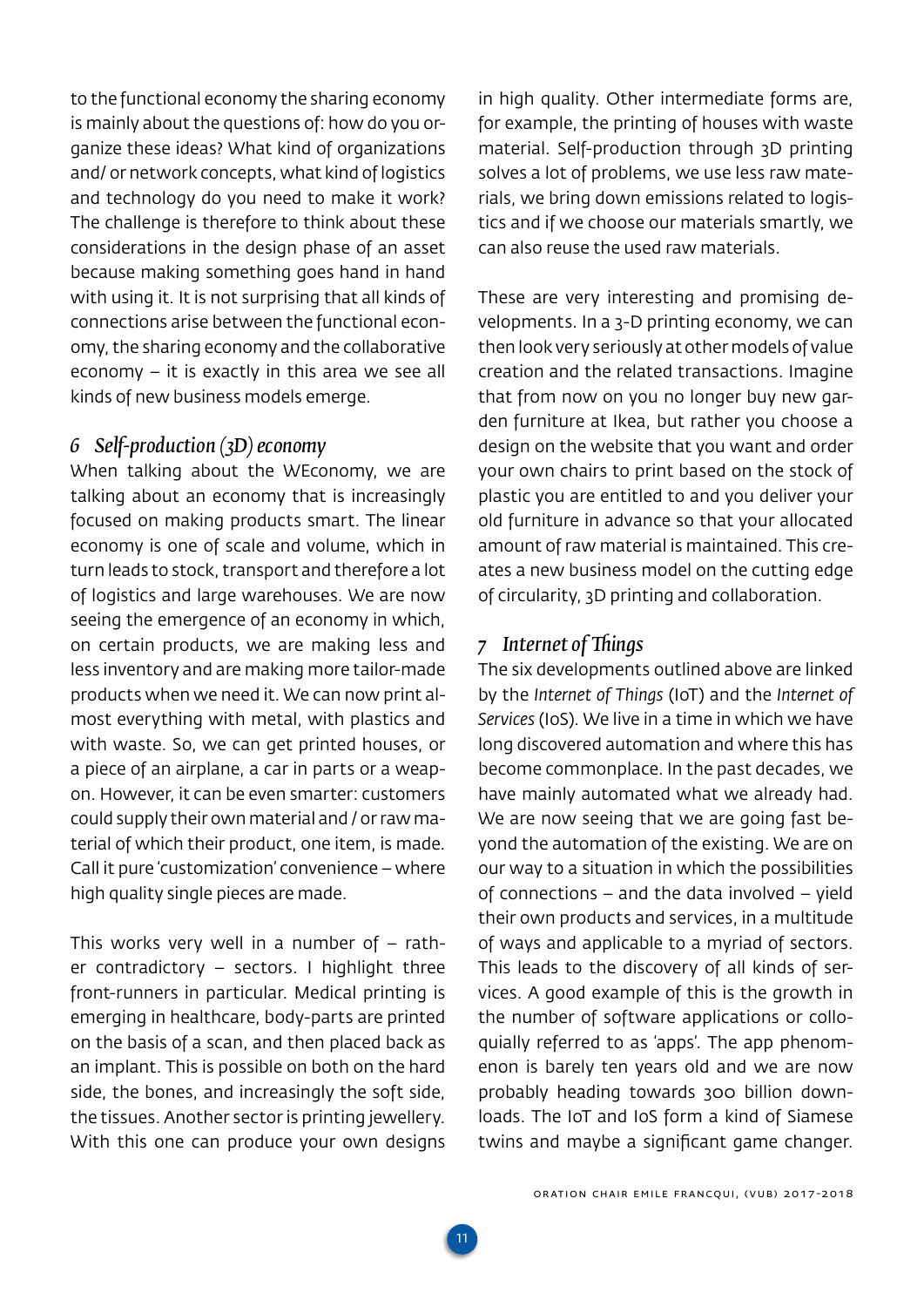<span id="page-11-0"></span>They could stimulate a huge acceleration of the six above mentioned 'slow' trends and it is extremely interesting to link them. For example, it has already led to the emergence of the use of applied technologies to guide the flow of goods, to alternative transaction models or the use of smart grids for the distribution and management of locally generated electricity.

> The outlined developments are linked by the Internet of Things (IoT) and the Internet of Services (IoS)

## **Sustainable, circular and inclusive**

Considering the six trends together illustrates something of the economic and social future that we are discovering along the way. For about the last five years we have studied this idea of these seven trends as the basis for a new economy. At my 'home' university, every year students interrogate the validity of this model and thus far, they have not been able to take it down. Academically speaking this is a favourable development, however, I cannot say how this will develop further. What we have learnt after five years is that some of these trends are now really coming to the foreground. In the Netherlands, the circular economy, the energy transition and the IoT are currently the leading trends. After years of waiting and perhaps lethargy, the Dutch government is finally working on a catch-up manoeuvre when it comes to the climate challenge as endorsed in 'Paris'. That manoeuvre can rightly be called a threefold transition. After all, it is both about the climate challenge, and about a system for sustainable energy and about reducing the use of virgin materials by 50% (2030) and 100% (2050).



Figure 2 *The WEconomy: sustainable, circular and inclusive*

In terms of elucidating the concept of the WEconomy as briefly outlined above, there are a few additional caveats which must be mentioned. The model does not represent material or technological absoluteness. In the description outlined above hardly any attention is paid to the institutional context (including laws and regulations, mores, taxations etc.) and to what role this context plays or can play a role if we want to get out of the current context. It outlines developments in technology and possible other forms of collaboration. It thereby underpins the earlier theses that we go from product to service, from linear production to networks and that we need to move towards a sustainable and circular economy. But in developing a different a more sustainable economy, no shared principles or values are at stake yet. It is precisely in trying together, in searching for those new forms of organizing and for another economy that it is of great importance to have such shared values. I think there should be three: sustainable, circular and inclusive.

I hope the foregoing has given meaning to the Siamese twins sustainability and circularity.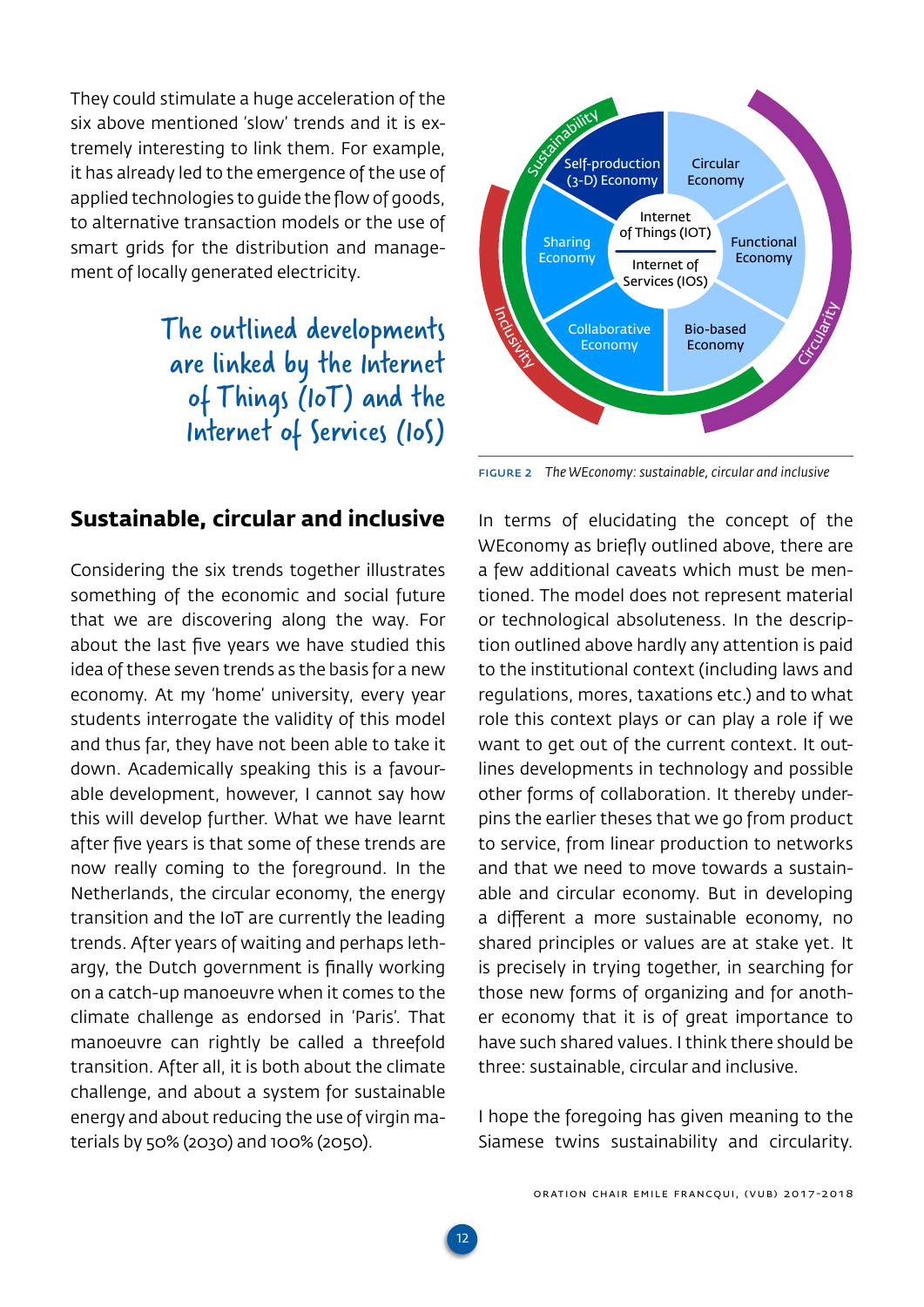<span id="page-12-0"></span>Sustainability is the pursuit of being radically economical with raw materials, nature and the earth – in such a way that there is no damage, let alone exhaustion. Circularity raises the question of how we can use matter longer and more intelligently. The core of the circular task is to organize smartly from the design phase with a focus on preserving value. Sustainability and circularity are emphatically familiar, yet are not the same. Something can, after all, be made extremely sustainable, but is not necessarily circular (think of all kinds of consumer products in this context). Conversely, a product can be made perfectly circular, but there remain significant 'costs' (energy, new raw materials, transport, etc.), so there is no case of sustainability. Making a product sustainable and circular will often involve a double task – or at least a task that involves thinking through the life cycle of a product in all its facets.

The successful realization of the task for the next ten years is not possible without the involvement of government and companies, but it will simply not get off the ground if citizens are not involved.

What is striking is that in these two interrelated debates the human, the social element is missing. We can therefore apparently strive for sustainability and circularity while only concentrating on the technology. That is something like an economy without people, or a transition that is only technological in nature. In the current debates, this is certainly going on. I plead with passion and with conviction that we give the social dimension, let us refer to as 'the human doing', as clumsy as it is, a prominent place in these two debates. This plea is fuelled by the fact that technological transition goes hand in hand with a social transition and that the proportion between these two is somewhere near 25:75. The successful realization of the task for the next ten years is not possible without the involvement of government and companies, but it will simply not get off the ground if citizens are not involved. For me, inclusiveness is the pursuit of a society in which people can participate in both economic and social life in a meaningful way. Inclusion stands for the right to full participation. Together, the concepts of sustainability, circularity and inclusiveness form a set of guiding principles with which we can assess the outlined trends for their value. For me they form a sort of compass, telling us also where the boundaries are.

## **Spider webs versus starfish**

The overlapping technological and social development are not sufficient in themselves to realize a different economy. The trick is to translate these emerging opportunities into organizational models that do justice to the innovations that they offer. Making a distinction between an organizational model such as the 'starfish' and the 'spider web' (Brafman and Beckstrom, 2006) helps with this. Historically we have tended to organize linear and centralistic or 'top-down'. A spider web organization is a nice metaphor for this -it is centrally organized and if a problem arises somewhere, the management starts to restore the old situation. The basic idea is that the organization is a 'construct' with a certain stable status quo, which as a result has the realization of a desired function. In contrast in the other organizational metaphor, the starfish, nobody cares about losing a tentacle as it will automatically grow back – or not. Meanwhile, the rest of the parties calmly continue what they were doing. The organization is rather a flux of movements, a bundling of pro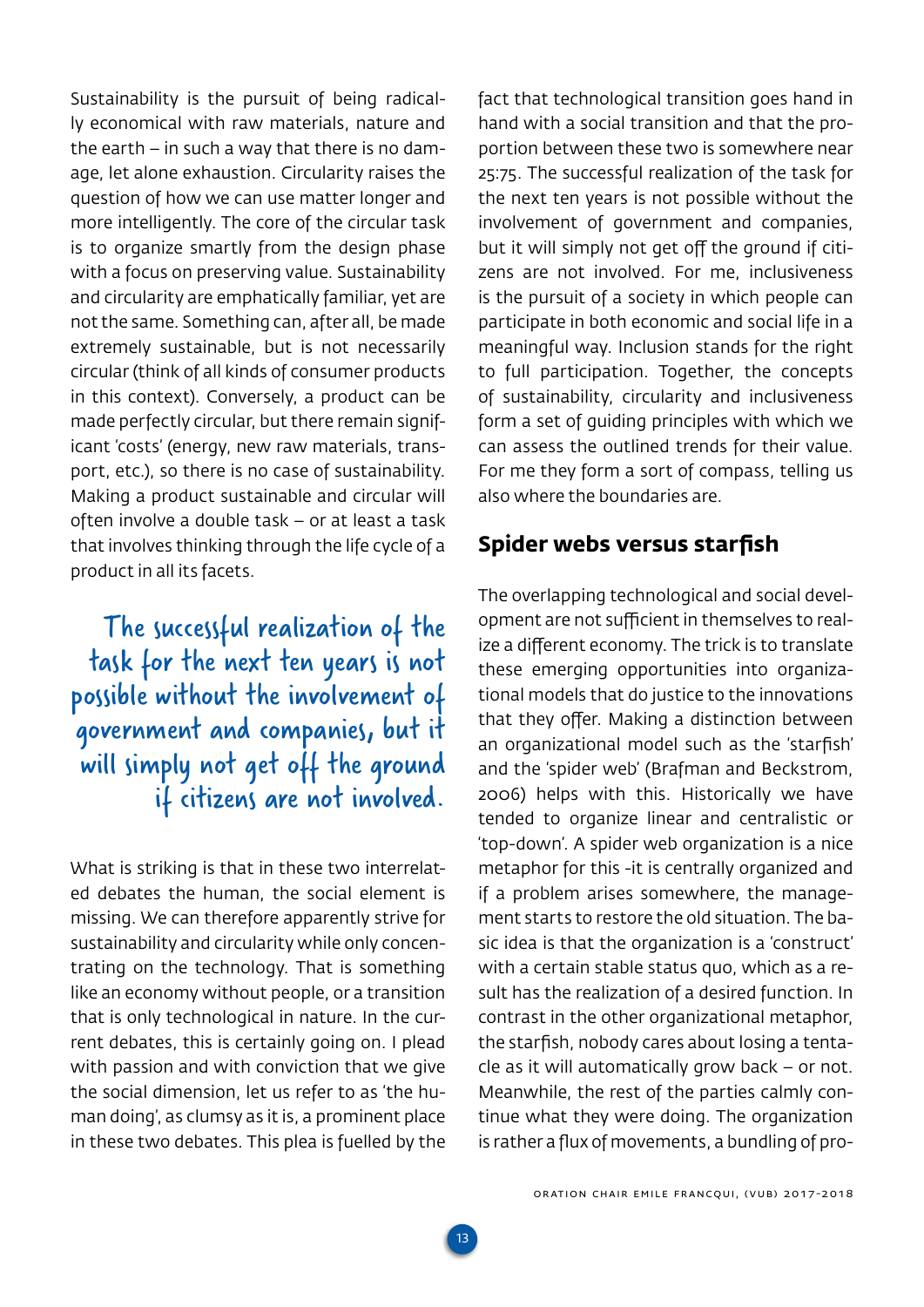<span id="page-13-0"></span>cesses. It is therefore better to speak of 'organizing' than of 'organization'.

Organizing fundamental changes to sustainability consists of working hard, drudging, experimenting, falling, getting up and starting over. There is no a 'master plan'.

The question is which of these two forms of organization can best contribute to solving the many social issues we are struggling with. We call the spider web 'functional organizing' which originated in a time of industrialization and mechanization and is rational in nature, smart, efficient and convenient. Organizingwith-change-as-a-goal is called 'transitional organizing'. The essence of this is to change existing practices by and in the organization and / or to realize new practices. A functional organization model is not suitable for this, because it was developed with a view on realizing a design in advance. The question remains how we should organize transitions with each other, and whether it is actually possible, we do not really know that either. Certainly, there is no question of transitions organised in advance. But what then? What are building blocks and how can guidance be given, if it is possible at all? Is 'small really the new big', and do the many micro-initiatives really show that there is a shift? Or maybe it is too early to be able to say anything definite about it? This suggests that organizing fundamental changes to realize sustainability consists of working hard, drudging, experimenting, falling, getting up and starting over. There is no question of a 'master plan'.

## **Transition period**

We arque that the previously built up elucidation that we are on our way to another economy is actually an indirect proof that we are in a social transition. A colleague from Colombia, Carlota Perez, published an inspiring story in 2002 that everyone should read. Her thesis is that transition is of all times -we always come from a certain period and are on our way to the next. Thus, it is critical to look at the developments



Figure 3 *The transition period (Source: Inspired by Carlotta Perez (2003))*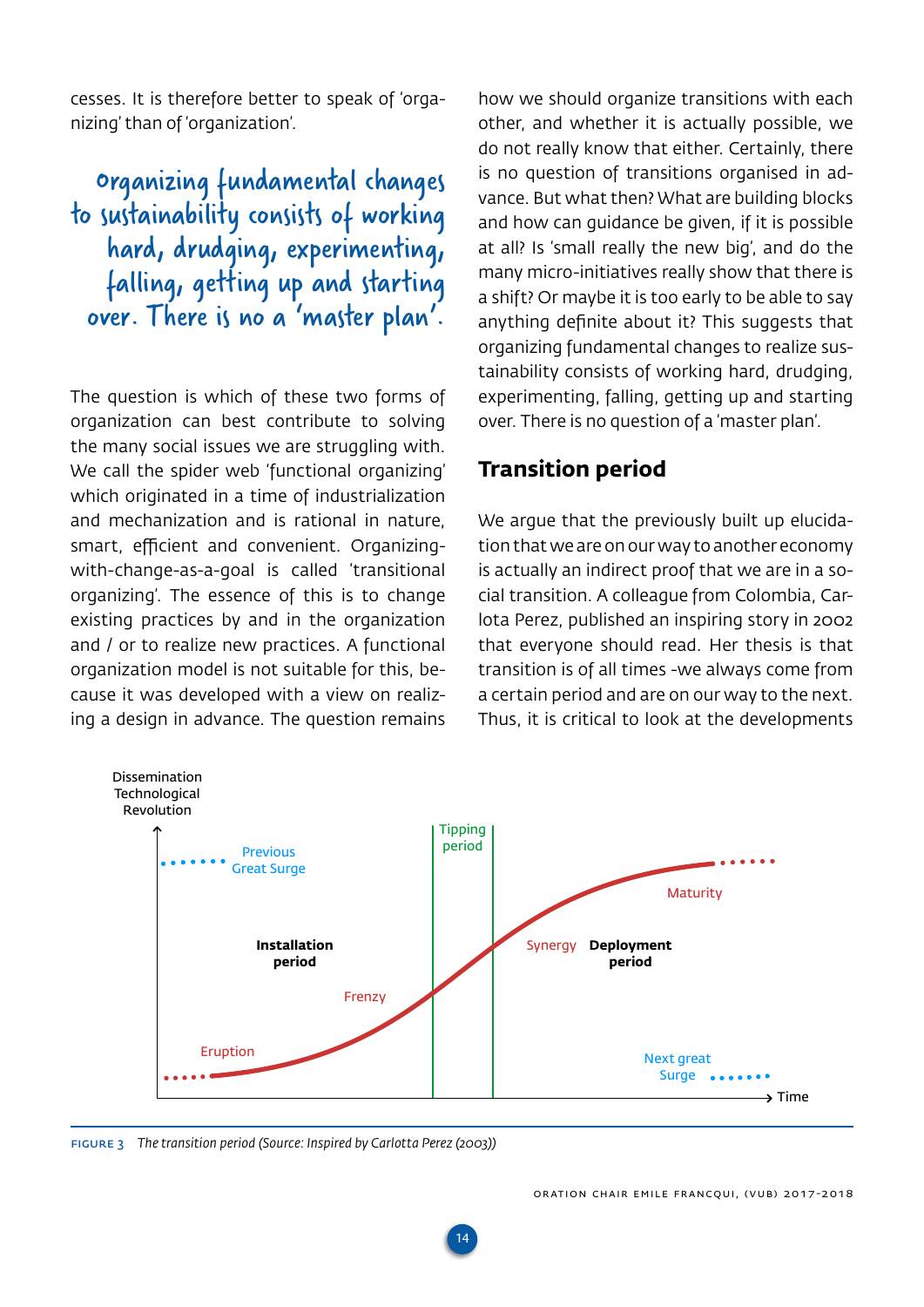around us with 'slow' eyes as then you see the transition, because the coming and goings of such a transition takes a long time. If you look back on history, you will see large blocks of 20- 30-40 years in which we build up a certain institutional weaving which after a while no longer suffices turning against itself. Slowly and with the necessary reluctance we break it off and not everyone is happy with this because it eventually calls into question the established order or status quo which involves major interests. So, there is resistance, there is rebellion, which is expressed in contempt, ridicule, to show the contrary and a lot of counter movements. The call for radical sustainability and the pursuit of circularity is actually a call to say: that way we cannot continue in our current way. We see the traces of a different future in the present, but that does not mean that the combination of different trends develops in a desired way.

We are now in a period in which we are trying out different ways to shape a new economy. This is both exciting and also the beauty of our time. Do not think that what is indicated in figure 3 as the transition period' actually lasts the shortest. Going through a transition period is not a matter of moving a few beacons. In the Netherlands, the energy challenge, the climate challenge, is now prominently on the political agenda. How long did that last? Colleague Derk Loorback (Director of DRIFT, Erasmus University Rotterdam, NL) puts it this way: "that means we have to use fewer materials (for example, avoid food waste), that we use other materials (biomass and recycled plastics, metals and construction materials), that we make optimal use of materials (e.g. Through repair and refurbishment) and use materials more intensively (sharing, exchanging, renting and lending platforms). (Loorbach, D. Cruquius Lecture Haarlemmermeer 24.01.18., The Netherlands).

Now that we have started this triple transition, it will take a minimum of ten, but almost certainly twenty years to arrange properly, if not even longer. Even then, we cannot say how it will develop. The period that has now started offers many possibilities, but also gives a lot of uncertainty with both old and new risks – as there are not only winners in this transition, there are also losers. People are sometimes excluded and certain things that have been screwed up in the past, do not necessarily just take another, let alone, positive turn. Looking at the debate, the metaphor of the purple elephant applies: citizens, companies, politicians, NGOs all see a small part of the conversation, of the puzzle and contribute to this – yet what is needed is integration of the big puzzle, a so called 'social revolution', a transition.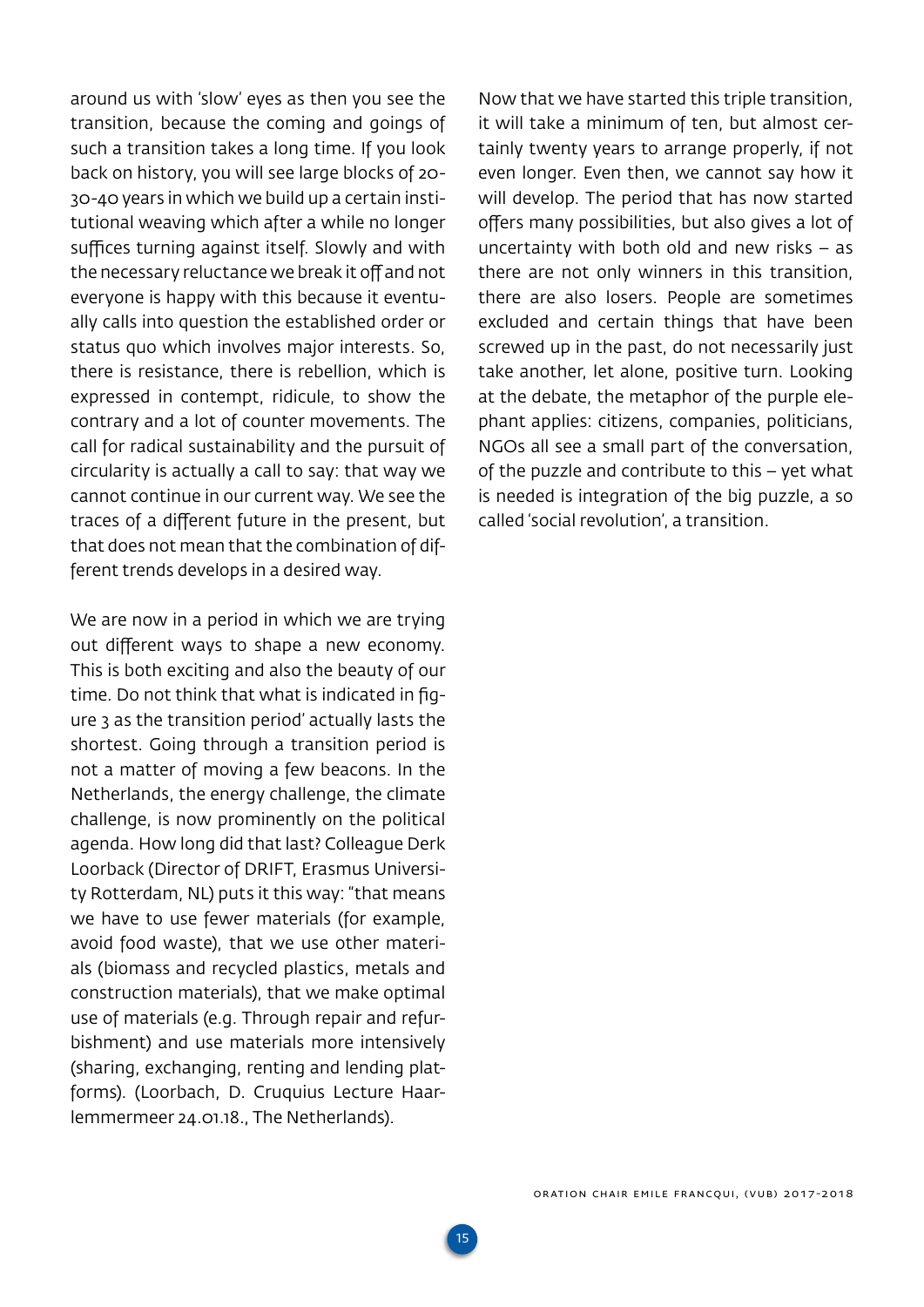## <span id="page-15-0"></span>New Business Models

It is against the background of this thinking about an economy and a society in transition, that for over eight years I have been working on new business models, closely linked to sustainability, circularity and inclusiveness. Business models are constructs and offer a logic to arrive at patterns of action. These patterns help to achieve value creation. The tricky word 'value creation' refers to a process in which parties come together to achieve a result on the basis of a transaction that is considered worthy at least by one party, but usually by both parties. The origin of value creation lies with people themselves. The goal is not classic 'profit', but rather the creation of a world that gives meaning and value; a world based on what we call collective and shared values. That which is of value is subjective, interpersonal and time-, place- and context-related.

## New business models enable the search for new value creation logics.

In the past two centuries, we have left the organization of this value creation more and more to organizations – rational-functional structures, designed for goal achievement. As a result, value creation can be arranged unilaterally (from inside to 'outside'). Over the course of time, organizations have operated almost exclusively on money as the central and only means of exchange. The transaction model that results does not include many costs (ecological, social, et cetera). Certain values are also not included in the cost-benefit analysis. This has created a very lean and shabby transaction model, which only has an eye for value creation that is monetarised and of which the benefits only apply to those who have invested.

If we are in a transition period, then the conventional business models that we have should also change in the process. Otherwise, one is seeking to shape the future using an organizational instrument from the past.

New business models thus enable the search for new logics of value creation. New logic lead us to think about how we can organize resources and capacities differently. The old logic arose from the decision in the 1970s to create organizations that are separate from people and to see organizations as individuals/ legal entities in their own right. This individuality has made it possible for these legal 'persons' to purely focus on financial value creation. Unsurprisingly, organizations have only been concerned with financial value creation, or to put it more bluntly, return on investments for shareholders. Everything that cannot be converted into euros in that model, anything that does not contribute to returns, just does not count.

In recent years, we have become increasingly aware that this unilateral accentuation of mere financial value no longer suffices and has backfired on us. People in society are fiddling around, discovering how this could potentially change in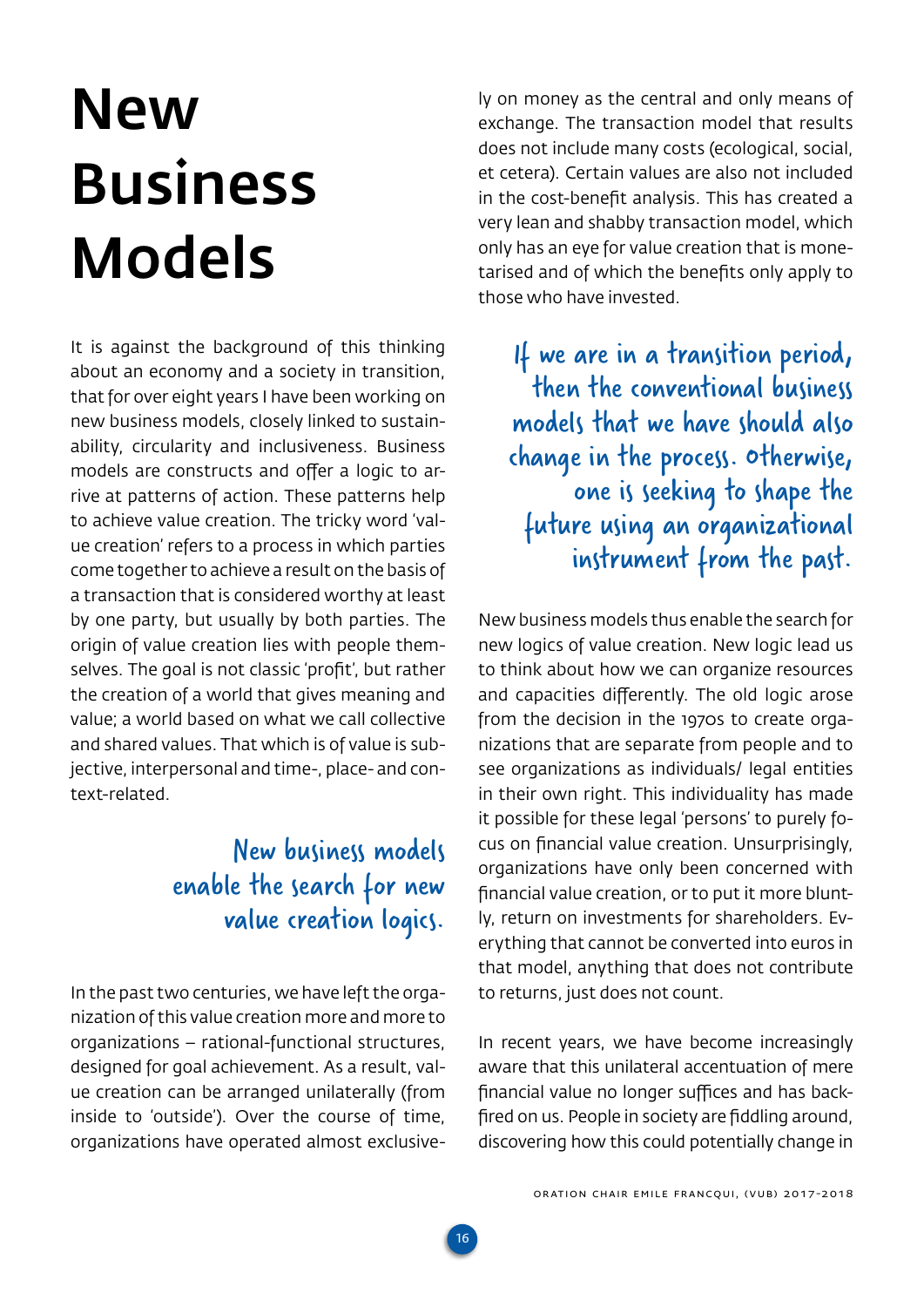<span id="page-16-0"></span>a dominant institutional and regulatory context. However, in the light of the developments discussed above, we now see a (re)valuation of values and there is more and more an emphasis on how organizations demonstrably organize these values. This can be described as the pursuit of transparency and corporate responsibility. New business models deal with the question of how, in an economy in transition, other values, such as ecological and social values, are embedded in business models. How you arrive at other, richer forms of value creation? I think you always do that with people, with a configuration of parties, because you cannot create value on your own.

This is when it becomes interesting – what are these configurations? Originally, they are companies that create value in collaboration with other companies, because after all, something has to be earned. Yet now we also see that citizens are starting to work together to achieve value creation. Ranging from community owned energy cooperatives, or a shared car system for the neighbourhood, or collective food purchases. There is also cooperation between citizens and businesses and sometimes even with the government. We have to be careful with the word 'earning'. We are talking about 'revenue models', because they are a key part of it, but you can also earn other things with one another. For example, creating the value that there is less loneliness in a certain area, or electricity, or that it is getting quieter somewhere, or that people are starting to grow vegetables themselves. Earning can therefore be viewed as more than just money.

If we are in a transition period, then the conventional business models that we have should also change in the process. Otherwise, one is seeking to shape the future using an organizational instrument from the past. If we do not change

**17**

our business models we are confronted with a paradox in that, one gets what you already had – and we just do not want that. For this reason, I believe we are starting to abandon conventional business models and that new business models will emerge that incorporate the aforementioned three values much more emphatically.

## **Conventional business models**

For those who are not familiar with the mainstream literature on business models, I refer to the archetype of a conventional business model invented by Ostenwalder (2004) during his PhD dissertation and developed into the now infamous 'Business Model Canvas' (BMC). This model assumes that a company is 'in control' of making value. At the core is organizing a value proposition for a specific target group. However, the bottleneck of this model is at the bottom -only one way of thinking is tolerated: where is the financial return? Your success is measured by revenue. So automatically this means that you 'outsource' everything that has a negative impact, so called 'externalizing'. Now I am not claiming that one should not think about finances, but this model overlooks the costs involved or the damage that one does now or in the future. According to the BMC if you can produce as cheaply as possible and as much as possible for a certain target group and ultimately have more turnover and thus more profit, then you have done well. Students today learn this from this publication, but also from American management books from the seventies of the last century where there is no mention of sustainability. So, I plead with you to discard this model – and all other models that stem from it, consciously or unconsciously. We need more than just a bit of adjusting and making a few things 'sustainable', we require another model with a different logic and with different values.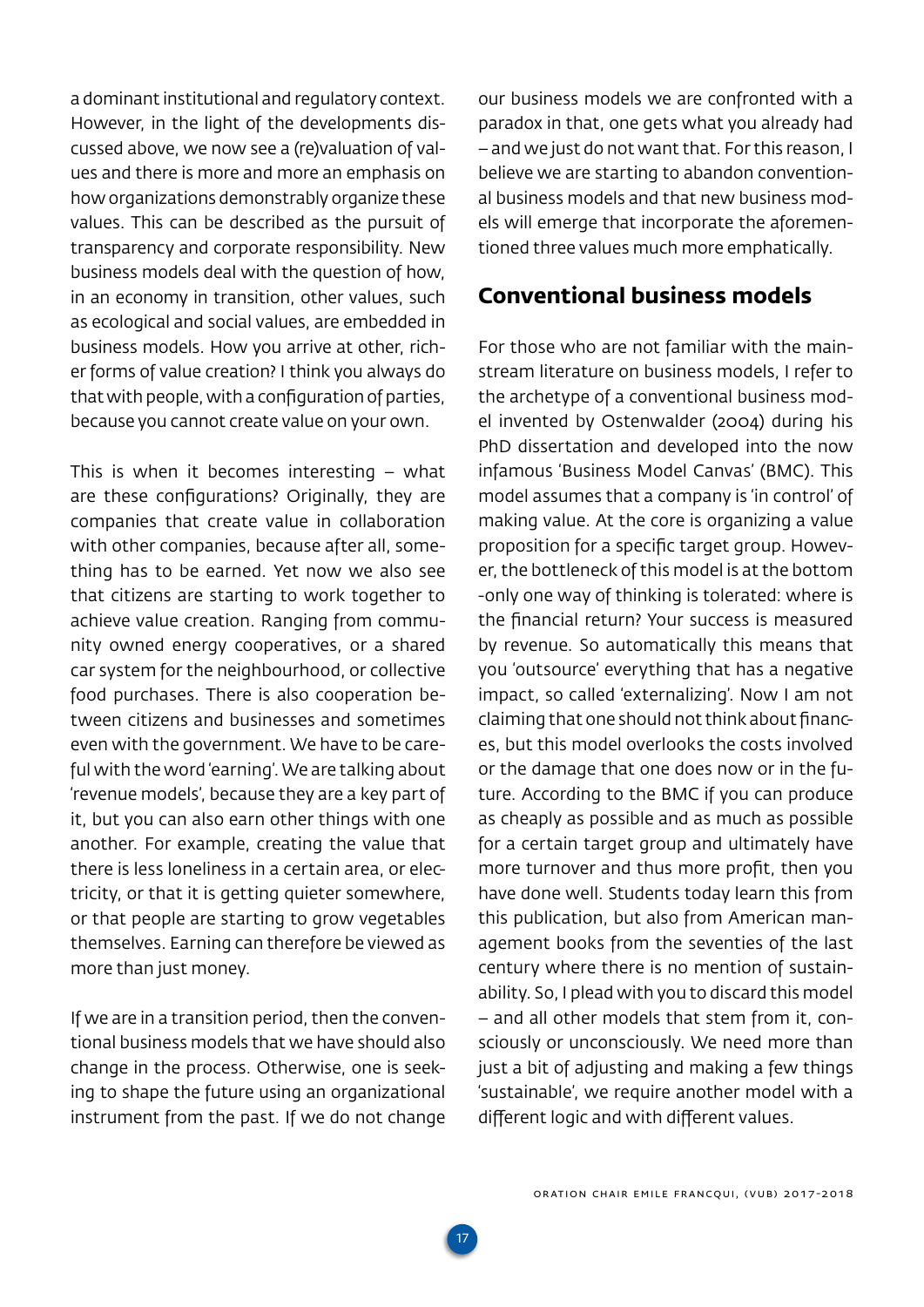<span id="page-17-0"></span>Fortunately, we see developments that point in this direction. Here I introduce and distinguish between three new groups of business models, namely:

- 1 platform business models;
- 2 community-based business models;
- 3 circular business models.

## *Platform business models*

This first group includes models that make a number of things possible at the same time. The essence is not that products are by definition already sustainable (even if that would be very nice), but rather it is about making better use or exploitation of the existing resources or capacity. For example, the allocation of existing overcapacity (idle capacity) is often facilitated on the basis of digital networks. We see a category of business models emerge in which the logic is to make the function of what is already available more readily accessible. This allows product-service combinations to arise which, in turn, lead to eco-efficiency. An interesting development is the use of the Blockchain in such models so that reliable, decentralized, peer-topeer engagement can be further stimulated.

## *Community-based business models*

These are business models based on a form of community – people who work together to achieve value creation. We have done a lot of research and developed activities about this in recent years (see, among others, Jonker et al. 2014). The basic idea is that people together set up such a community because they can achieve multiple value creation. This means that people can realize multiple forms of value creation by investing in time and money. For example, a need for mobility leads to car sharing, or people set up a cooperation to generate energy together. There are endless examples in the Netherlands, Belgium and many other countries in Europe, under all sorts of denominations and in all kinds of variants. In my view, this is one of the main reasons that I can stand here today, because these models form the link between social entrepreneurship, the community and multiple value creation.

## *Circular business model*

The third and most recent group are circular business models. Very honestly this is a group of business models that can best be described as 'in development'. The expectations of the cir-

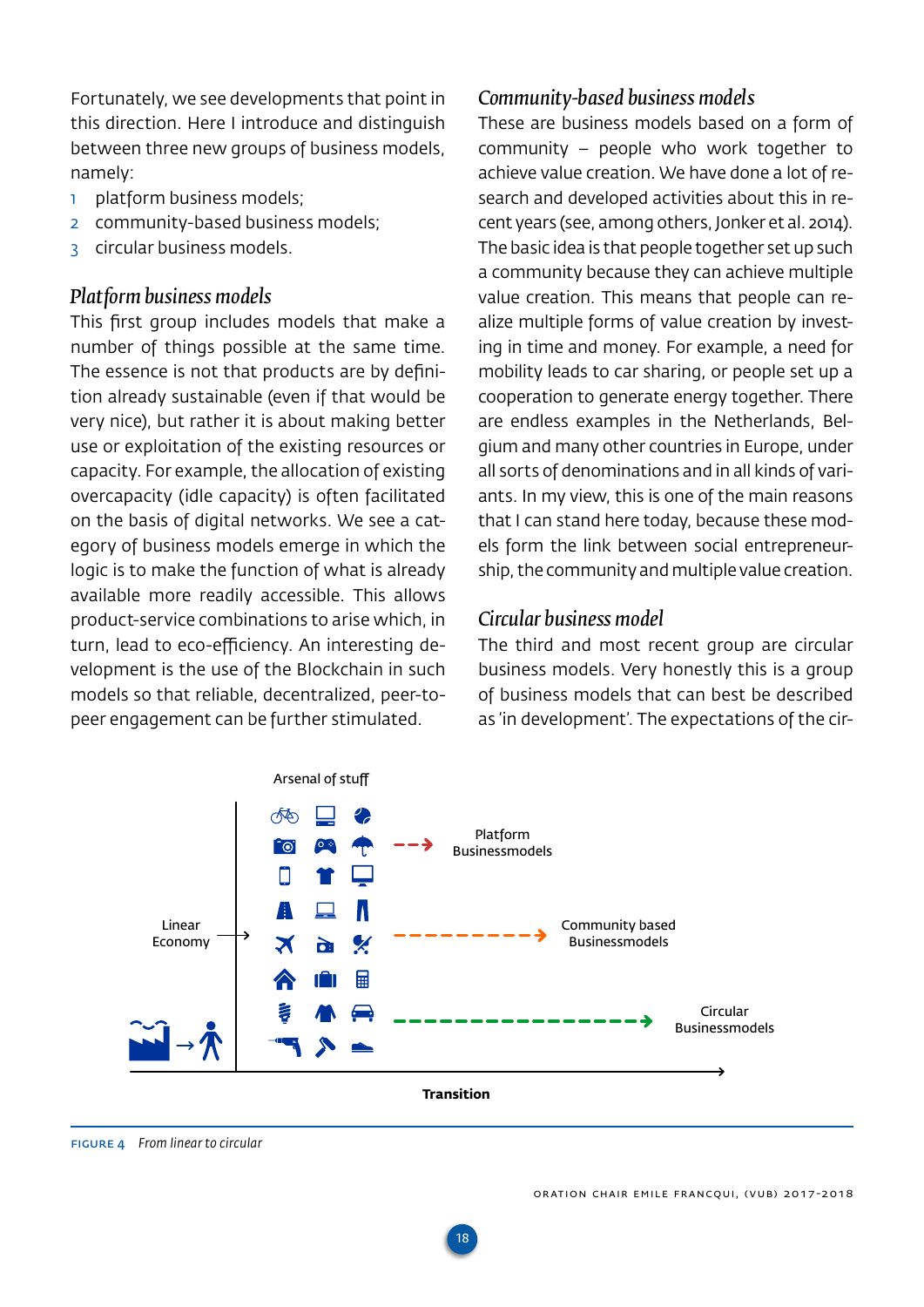<span id="page-18-0"></span>cular economy are high, but the social and economic reality is still very limited. In 2016-2017 we conducted a Dutch national survey on this topic (see Jonker et al., 2017). We must, however, continue to examine this idea critically. The crux of circular business models as we see it is organizing value retention whereby parties must come to a collective business proposition. For example, how can we organize a certain material such as car tires, bricks, paper, concrete, plastics, glass, etc. in such a way that the value it represents lasts much longer and is therefore retained? In addition to the national study we have done extensive research to develop a basic conceptualization of different groups of circular business models, which while distinct have some overlap with the previous two business model's types. We hope to publish these insights in the first half of 2018.

We now see a landscape emerge where these three types of business models have become demonstrably visible. Yet, of course, in many places we also still see conventional business models. While I may disagree with their unilateral focus on financial value creation at the expense of other forms of value. The reality is that they are still there. The question then becomes how we can make existing, conventional models more sustainable, and not just a little bit, but radically? What does this entail? How can it be done? Which criteria do you use to measure success? That is an interesting task, both for research and for practice. Unfortunately, the time to explore this further is limited.

## **Hybrid** Banking

In the past five years, we have also conducted research into our banking system.

By that I do not mean the system of 'the banks' but the system of transactions that banks arrange for us. The starting point is that business models entail transactions and that value creation comes about in that transaction. We now think, among other things, about the nature of these transactions. Why do they always have to be made with money? Could it possibly be arranged differently? If so, what are the implications?

## Do transactions always have to take place with money? Can it be arranged differently? If so, what are the implications?

We see a society that is looking for new forms of 'money' in all sorts of possible ways. For example, there is a project in which payment is made with Jouliettes. Here a kilowatt hour is used to carry out transactions; paying with electricity. There are also many examples of time banks whereby people donate time to a bank that becomes available in a project. This can be done digitally but also very simply with a timeshare booklet. In Belgium, the phenomenon of community currencies is on the rise where a city, village or neighbourhood then develops its own local currency. Banknotes are issued that apply as local, 'legal' means of payment, thus strengthening the local economy. A basic trade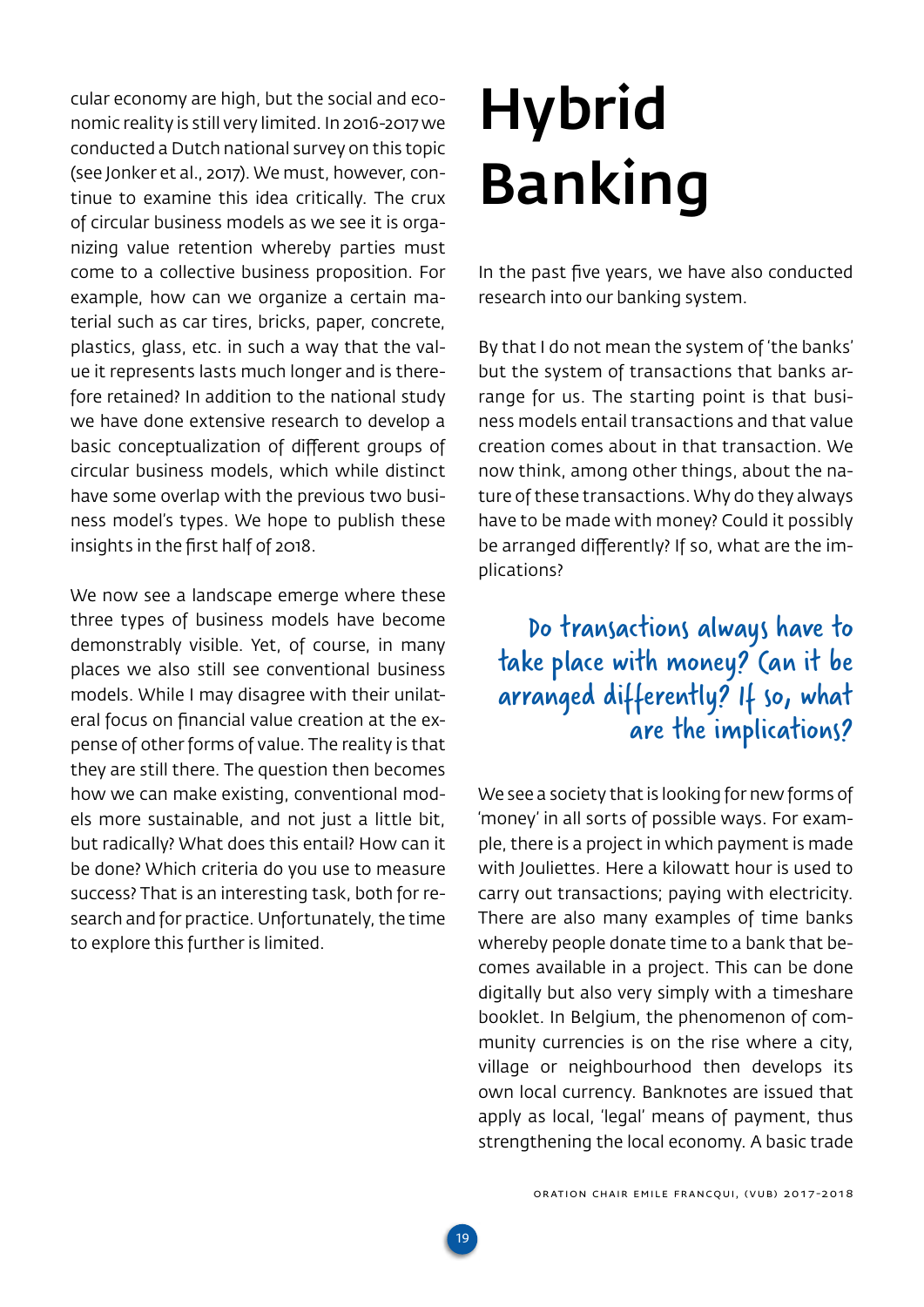**+ + + + =**

**20**

Figure 5 *Hybrid Banking*

action is set up, for example according to Amsterdam's example, a euro equals one 'Makkie'. In certain neighbourhoods, you can pay with Makkies, comparable to a 'Bristol Pound' in the UK. One also can observe examples of people paying in kind. For example, interest is then paid in cauliflowers, pork chops or mobility. Five years ago, we had barely heard of crowdfunding, yet in the meantime, it has grown into a billion-dollar business.

> In many flourishing projects people are actively seeking other forms of payment instruments to be part of a transaction. So, it is more than just a means to an end.

Many of these projects also illustrate something else: many flourishing projects are underpinned by people looking for other forms of payment instruments to be part of a transaction. So, it is more than just a means to an end. However, we come from a situation where there is a mandatory, not to say compulsive, conversion model to euros. This is fully aligned with the conventional business model canvas. We are gradually discovering that it is possible to develop a hybrid model in which we can work with different values, side by side. We want to revalue some values and organize them differently, but we want these values at the same time, because nobody only lives on water or beer or bread.

Variety is therefore an important property of a system making it possible to work with more than one value.

Can we make a value-driven model hybrid? Yes, this is possible.

We do not abandon money entirely because it is a very useful transaction tool, but it is important to know its place in this world. We can also throw time 'in the pot' or energy because we are increasingly generating our own energy. We are likely within the next few years to have a lot of residual energy that we might be able to sell. We have a car that is stationary, an asset that we can use to create mobility. We can start thinking about what we do with waste. By this I do not mean our bin at home, but rather a building that has 30,000 tons of rubble. In short, we have assets that we can use to realize things in smarter transactions. If we add these different values together, we get a system with hybrid values, a system that can be typified as 'hybrid banking'.

It is therefore possible to come up with a system in which people can contribute other values in order to realize transactions in addition to money, time, energy and mobility. This in itself is also of value because not everybody has enough money. One could fill a deficit with time and then you are more likely to get a more stable model that leads to democratization and participation. In this model, even people who have less money can then participate with their own abilities, their own skills or their own time.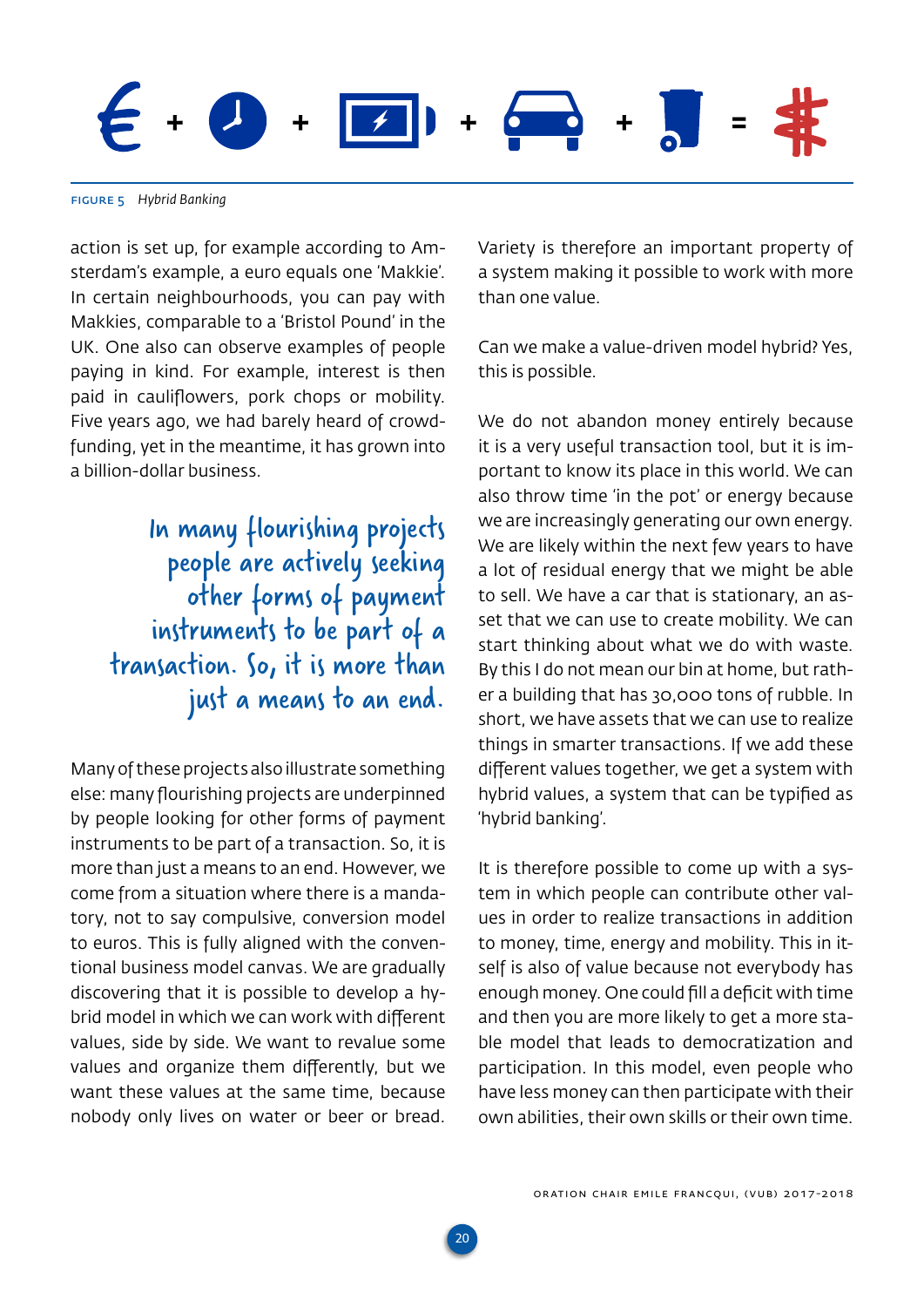<span id="page-20-0"></span>We are strongly committed to developing this and have called it 'advanced money', but we should actually call it 'money for everyone'.

## It is possible to make a valuedriven model hybrid, in which different values coexist.

## *Hybrid banking typology*

We have attempted to develop a typology for hybrid banking. The next step we want to take is to connect hybrid banking with the Internet of Services. Then we will really take steps, because then we can also link that idea to business models in which we connect value creation, transactions and hybridity. That also means that we end up with the most common crypto-technology of the moment, the block chain. This technology makes it possible to realize transactions in a decentralized, peer-based manner, without the intervention of a central system that also forces us to first monetize all transactions. We are now taking the first steps with the development of a hybrid banking app that enables multiple transactions. We then step into another world. After a trial in 2018, we hope to start a real project next year and I think it's great that we're realising our aspirations.

The next step we want to take is to connect Hybrid Banking with the Internet of Services. Then we will make a real move forward.

## **Continous renovation**

While I may work for a few more years it is likely that the story will be in no way 'finished'.

**21**

Maybe that is a good thing too, because in my footsteps someone else will come like Raworth after Jackson and Rockström, and we continue to create the story. If a part of my legacy is that a number of people say, this is Jonker's model – this is a way you could think about an economy, one that includes three types of business models, a platform business model, community-based business models and circular business models – then I think we have taken concrete steps in a positive direction.

## The crown on the work is a community in which people also utilize what they organize together.

At the core of a new business model is a detailed transaction model based on principles and design rules. People are increasingly working from a coherent set of social, ecological and economic values. These values are guiding their daily comings and goings and give direction. Three principles apply here: sustainability, circularity and inclusiveness. People work together because they want to, because they can create change and because they aspire for things to be better. History has shown in good time and in bad, that we can achieve more together than alone. The models that emerge as a form of collective value creation are the ones that have been shown to contribute to solving pressing social questions and challenges.

The starting point is always a number of people between whom an idea in its infancy arises. These people organize a complex value that is given a collective character. Helping to make, invest and realize this value also means to carry and share the risks and communicate the revenues. Parties find each other on the ba-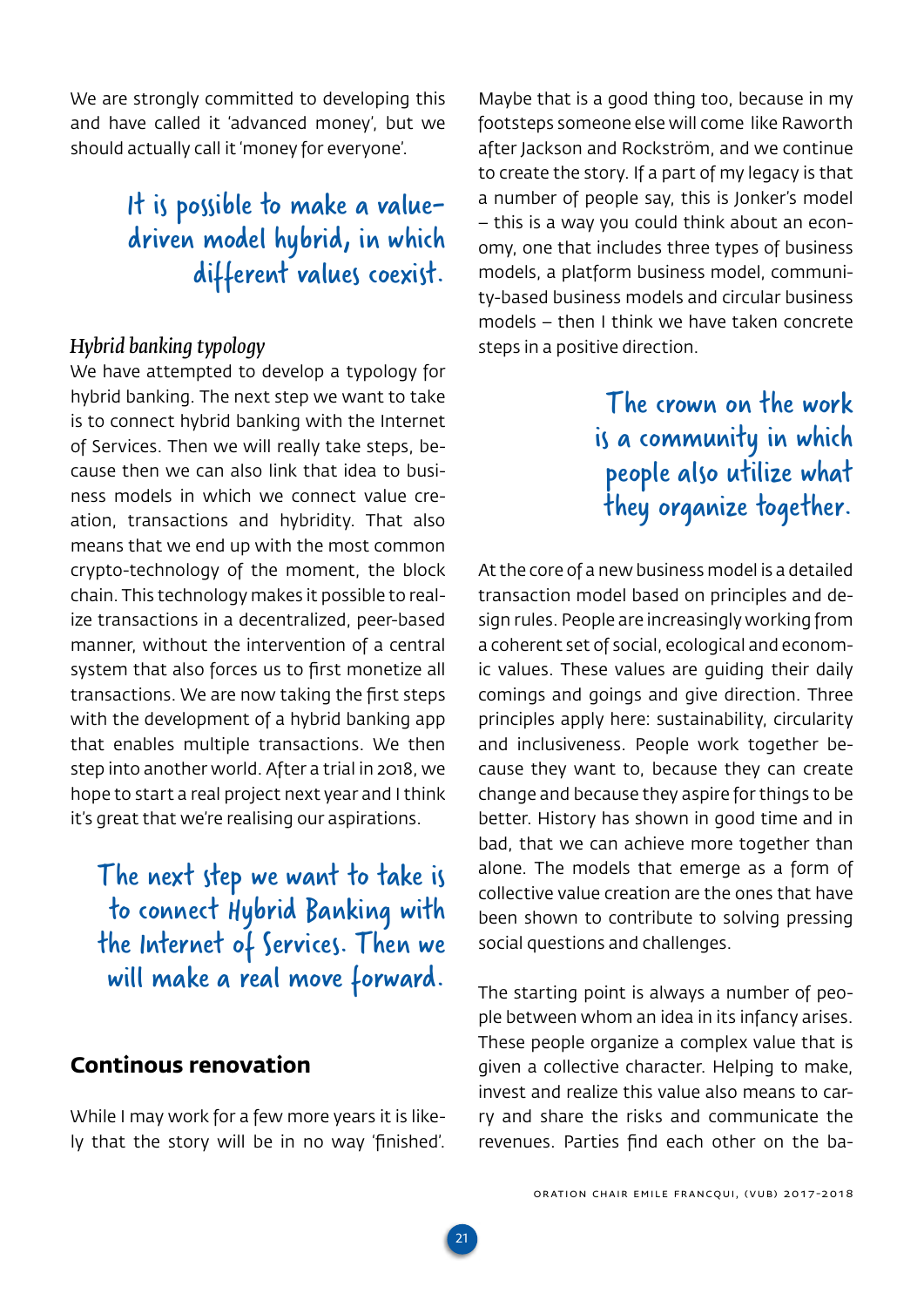<span id="page-21-0"></span>sis of common interests, solutions and issues. The values people bring together in transactions can also consist of hours, energy and other transaction means. These values are not a by-product or the result of good intentions, but rather consciously organized. The crown on the work is a community in which people also utilize what they organize together.

## **Ongoing Research**

In the coming years, we will continue to invest heavily in research. For example, we are conducting research into the city as an object for a business model. This research is stimulated by the City of Nijmegen where I work from, the city that this year is the European Green Capital of Europe. The questions we have asked are: can you think about the city in a completely different way? Can you look at a neighbourhood as a business model? If so, how would it work? In October, a European conference will take place in Nijmegen at the Radboud University in which various cities will participate, including Paris, Amsterdam and Milan.

As previously discussed, we have done a lot of research into business models for the circular economy. Thanks to our generous sponsors we have been able to take the insights and create a workbook for developing circular business models that will be available free of charge. Later this year in May, we will present the workbook at a conference and thereafter it will be available for download free via [www.circulairebusinessmod](http://www.circulairebusinessmodellen.nl)[ellen.nl.](http://www.circulairebusinessmodellen.nl) I think making these insights accessible is really important because it contributes to the transition towards sustainability.

We are also working on developing a typology for hybrid banking. We want to visualize in an orderly manner which means can be paid, such as electricity, Barter or mobility. We have already

**22**

made three attempts to come up with such a typology, and we think that we have it clear now. Our intention is to publish a White Paper on our findings also in May this year (perhaps launched at a modest seminar).

We also intend to conduct research in Belgium. We are working with a select group of Belgian companies and how they are implementing the circular economy. We have completed a literature review and mapping of all CE-projects in Belgium, i.e. over 140 and selected a number of iconic projects. Shortly, we will be conducting field research with students from Saxion University of Applied Sciences.

Not to mention in collaboration with VUB since 2016 we have been busy with a series of international conferences about new business models. The first conference took place in Toulouse, the second in Graz and this year we meet in Sofia. In 2019, the conference will take place in Berlin and in 2020 in Nijmegen. At these conferences, both scientists and PhD students tell their story. There is also room for students who are writing their masters or bachelor thesis in this area. At these conferences, we also seek to attract as many companies as possible to join the debate with us.

The fact that I am able to present here is thanks to many people who help me endlessly in the development of theory, in writing and editing, in research, the students, the colleagues, the people in the team, the PhD students, my sponsors and over the years by the OCF 2.0 foundation which decisively and carefully finances my research. My gratitude goes to all these people and parties.

The chair that I now hold is intended to transfer knowledge as knowledge transfer was the intention of Emile Francqui. While the time that I can occupy the chair is too short to set up a research agenda it provides a number of publicly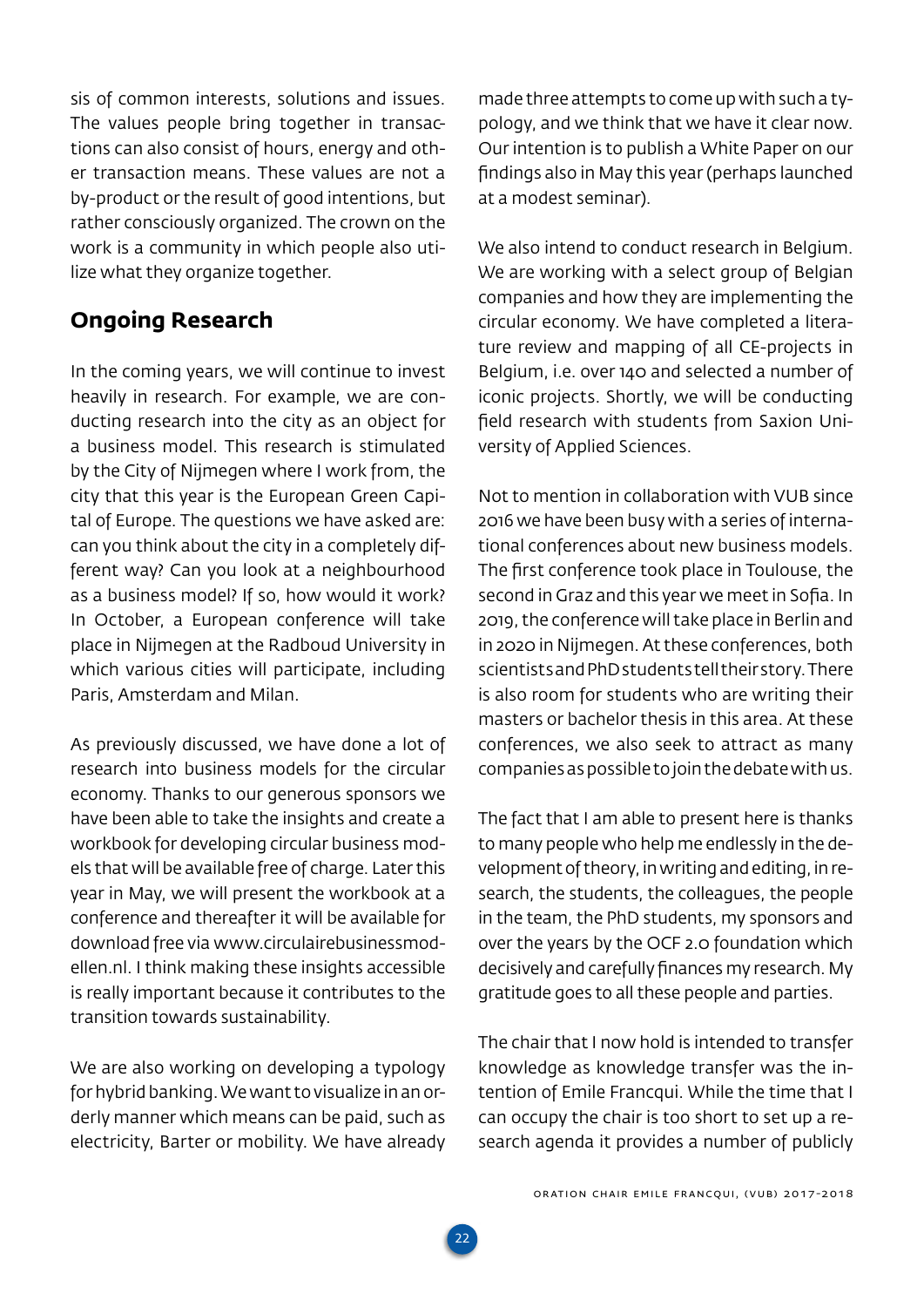<span id="page-22-0"></span>accessible lectures. Until the summer of 2018, there are three lectures about three closely related themes, namely: trends and developments leading to the WEconomy, (2) about business models: sustainable, circular and inclusive and  $(3)$  Hybrid Banking – about dealing differently with value. You are most welcome to join me for these public lectures.

## Epilogue

If we consider the chronic and interlocking crises of our time, we are living in a time of change.

> Are we in a transition? It is more than plausible. So, it is a great time to be a researcher and a teacher.

The existing dominant social-organizational reality or status quo establishment lives up to its name and will protect that establishment, which is of great value to a dominant coalition, with rules and practices. The unspoken agreement is that tinkering with another society is fine, so long as it does not become a credible alternative because that would be a threat. So much of the new is adapted as an administrative variant of 'the bed of Procrustes' within the existing framework, or it is not counted. Nevertheless, and at the same time, people are discovering and organizing that which is of value to them. Sometimes this will certainly be amateurish; the wheel is being invented again and again in many places. An African proverb says: 'on your own you will go faster, but together you will get further'. Discovering new forms of organizing together, based on principles and resulting in the creation and sharing of value, is what in this inaugural talk has been called 'new business models'. These are hopeful signs of an age in which the search for other forms of cooperation, other forms of transactions become visible. Are we in a transition? It is more than plausible. I believe it is a great time to be a researcher and a teacher.

Thank you for your attention.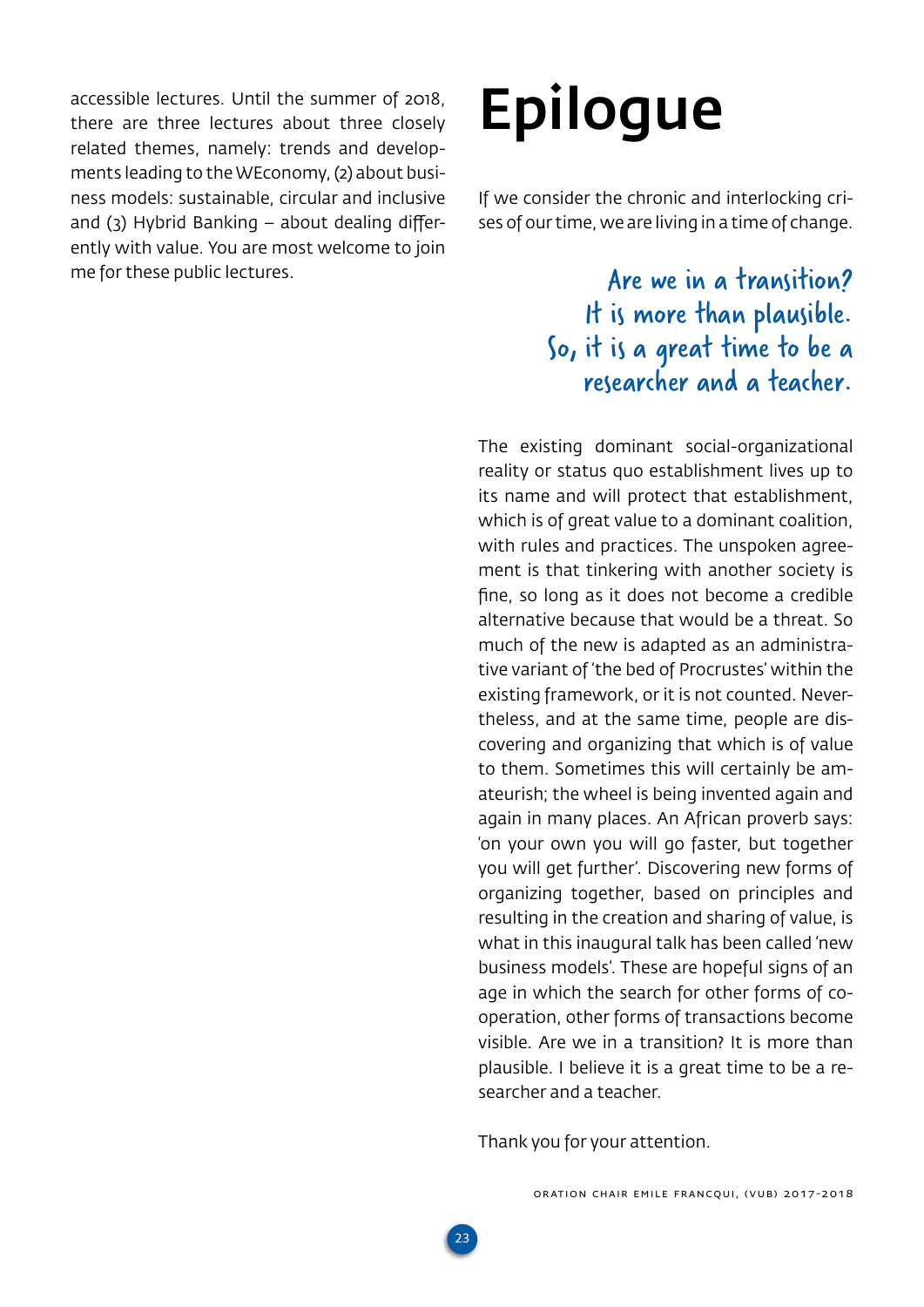[Occasion](#page-1-0) **2**

[Preface](#page-3-0) **4**

**[Introduction](#page-4-0) 5** [Three Central Themes](#page-5-0) **6**

### **[WEconomy](#page-6-0) 7**

[What do we see in the current economy?](#page-7-0) **8** [Seven trends of a new economy](#page-8-0) **9** 1 [Circular economy](#page-8-0) **9** 2 [Functional economy](#page-8-0) **9** 3 [Bio-based economy](#page-9-0) **10** 4 [Collaborative economy](#page-9-0) **10** 5 [Sharing economy](#page-9-0) **10** 6 [Self-production \(3D\) economy](#page-10-0) **11** 7 [Internet of Things](#page-10-0) **11** [Sustainable, circular and inclusive](#page-11-0) **12** [Spider webs versus starfish](#page-12-0) **13** [Transition period](#page-13-0) **14**

### **[New Business Models](#page-15-0) 16**

[Conventional business models](#page-16-0) **17** [Platform business models](#page-17-0) **18** [Community-based business models](#page-17-0) **18** [Circular business model](#page-17-0) **18**

### **[Hybrid Banking](#page-18-0) 19**

[Hybrid banking typology](#page-20-0) **21** [Continous renovation](#page-20-0) **21** [Ongoing Research](#page-21-0) **22**

## **[Epilogue](#page-22-0) 23**

[Literature](#page-24-0) **25**

[Biography](#page-25-0) **26**

[Notes](#page-27-0) **28**

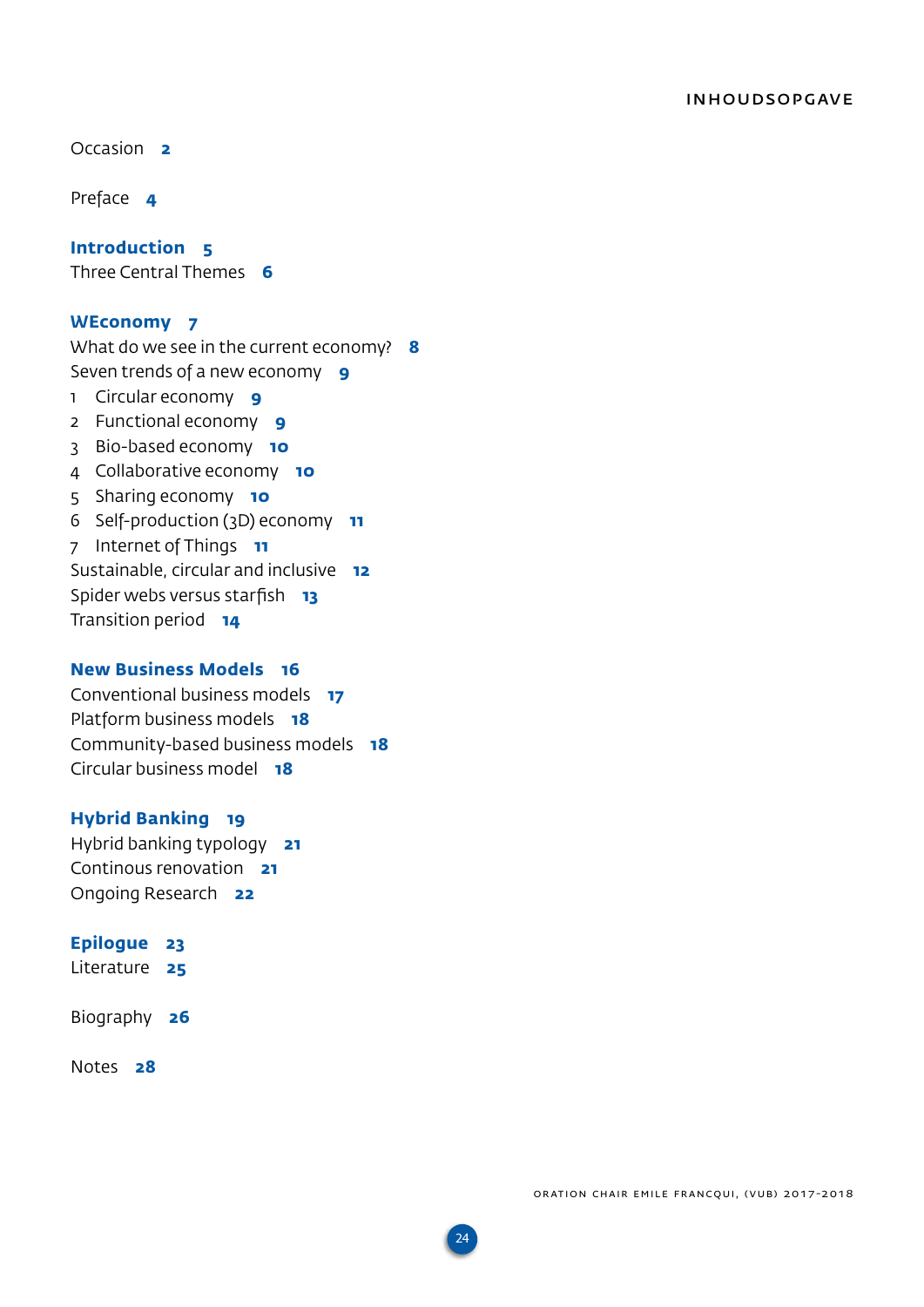- <span id="page-24-0"></span>Brafman, O en Beckstrom, R. A. (2006). *The Starfish and the Spider. The unstoppable power of leaderless organizations*. New York: Portfolio/Penguin Group.
- Raworth, Kate (2017). *Doughnut Economics: Seven Ways to Think like a 21st-Century Economist*. 1st ed. London: Penguin Random House UK.
- Rockström, Johan, W. L. Steffen, Kevin Noone, Åsa Persson, F. Stuart Chapin III, Eric Lambin, Timothy M. Lenton, et al. (2009). Planetary Boundaries: Exploring the Safe Operating Space for Humanity. *Ecology and Society* 14 (2). [http://pdxscholar.library.pdx.](http://pdxscholar.library.pdx.edu/iss_pub/64/) [edu/iss\\_pub/64/](http://pdxscholar.library.pdx.edu/iss_pub/64/).
- Jackson, T. (1996). *Material Concerns: Pollution, Profit, and Quality of Life*, XYZ (U.K.): Routledge.
- Jackson, T. (2009). *Prosperity without Growth Economics for a Finite Planet*. London/New York: Earthscan.
- Jackson, T. (2017). *Prosperity without Growth: Foundations for the Economy of Tomorrow* (2nd Edition). XYZ (U.K.): Routledge.
- Jonker, J. (eds.) (2014). *Nieuwe Business Modellen; Samen Werken aan Waardecreatie*. Amsterdam: Boom.
- Jonker, J., and Reinhoudt, J. (2015). *Hybrid Banking: Paying with More than Just Money*. Working Paper. Radboud University, Nijmegen School of Management.
- Jonker, J., Stegeman, H., Faber, N. en Kothman, I. (2017). *Eén Zwaluw voorspelt veel goeds. Resultaten van het landelijke onderzoek 2016-2017 naar Business Modellen voor de Circulaire economie*. Doetinchem: Stichting OCF 2.0.
- Jonker, Jan, Hans Stegeman, and Niels Faber (2018). *The Circular Economy – Developments,*

*Concepts, and Research in Search for Corresponding Business Models*. Working Paper. Nijmegen, The Netherlands: Radboud University, Nijmegen School of Management. [https://www.researchgate.net/](https://www.researchgate.net/profile/Niels_Faber/publication/313635177_The_Circular_Economy_-_Developments_concepts_and_research_in_search_for_corresponding_business_models/links/58a0b51645851598bab86654/The-Circular-Economy-Developments-concepts-and-rese) [profile/Niels\\_Faber/publication/313635177\\_](https://www.researchgate.net/profile/Niels_Faber/publication/313635177_The_Circular_Economy_-_Developments_concepts_and_research_in_search_for_corresponding_business_models/links/58a0b51645851598bab86654/The-Circular-Economy-Developments-concepts-and-rese) [The\\_Circular\\_Economy\\_-\\_Develop](https://www.researchgate.net/profile/Niels_Faber/publication/313635177_The_Circular_Economy_-_Developments_concepts_and_research_in_search_for_corresponding_business_models/links/58a0b51645851598bab86654/The-Circular-Economy-Developments-concepts-and-rese)[ments\\_concepts\\_and\\_research\\_in\\_search\\_](https://www.researchgate.net/profile/Niels_Faber/publication/313635177_The_Circular_Economy_-_Developments_concepts_and_research_in_search_for_corresponding_business_models/links/58a0b51645851598bab86654/The-Circular-Economy-Developments-concepts-and-rese) [for\\_corresponding\\_business\\_models/](https://www.researchgate.net/profile/Niels_Faber/publication/313635177_The_Circular_Economy_-_Developments_concepts_and_research_in_search_for_corresponding_business_models/links/58a0b51645851598bab86654/The-Circular-Economy-Developments-concepts-and-rese) [links/58a0b51645851598bab86654/](https://www.researchgate.net/profile/Niels_Faber/publication/313635177_The_Circular_Economy_-_Developments_concepts_and_research_in_search_for_corresponding_business_models/links/58a0b51645851598bab86654/The-Circular-Economy-Developments-concepts-and-rese) [The-Circular-Economy-Developments-con](https://www.researchgate.net/profile/Niels_Faber/publication/313635177_The_Circular_Economy_-_Developments_concepts_and_research_in_search_for_corresponding_business_models/links/58a0b51645851598bab86654/The-Circular-Economy-Developments-concepts-and-rese)[cepts-and-research-in-search-for-corre](https://www.researchgate.net/profile/Niels_Faber/publication/313635177_The_Circular_Economy_-_Developments_concepts_and_research_in_search_for_corresponding_business_models/links/58a0b51645851598bab86654/The-Circular-Economy-Developments-concepts-and-rese)[sponding-business-models.pdf](https://www.researchgate.net/profile/Niels_Faber/publication/313635177_The_Circular_Economy_-_Developments_concepts_and_research_in_search_for_corresponding_business_models/links/58a0b51645851598bab86654/The-Circular-Economy-Developments-concepts-and-rese)

- Ostenwalder, A. (2002). *The Business Model Ontology; a proposition in a design science approach*, PhD University of Lausanne. [http://](http://www.hec.unil.ch/aosterwa/PhD/Osterwalder_PhD_BM_Ontology.pdf) [www.hec.unil.ch/aosterwa/PhD/Oster](http://www.hec.unil.ch/aosterwa/PhD/Osterwalder_PhD_BM_Ontology.pdf)[walder\\_PhD\\_BM\\_Ontology.pdf](http://www.hec.unil.ch/aosterwa/PhD/Osterwalder_PhD_BM_Ontology.pdf)
- Perez, C. (2002) *Technological Revolutions and Financial Capital: The Dynamics of Bubbles and Golden Ages*. London: Edgar Elgar.
- Tukker, A. (2015). Product services for a resource-efficient and circular economy – a review *Journal of Cleaner Production*, Vol. 14, pp. 76-91
- Tukker, A., and U. Tischner, U. (20016). Product-services as a research field: part, present and future. Reflections from a decade of research. *Journal of Cleaner Production*, Vol. 14, pp. 1552-1556
- United Nations (2015). *Sustainable Development Goals – United Nations*. United Nations Sustainable Development. [http://www.un.org/](http://www.un.org/sustainabledevelopment/sustainable-development-goals/) [sustainabledevelopment/sustainable-devel](http://www.un.org/sustainabledevelopment/sustainable-development-goals/)[opment-goals/](http://www.un.org/sustainabledevelopment/sustainable-development-goals/).
- WCED Brundtland Comission (1987). *Our Common Future*. New York: Oxford United Press.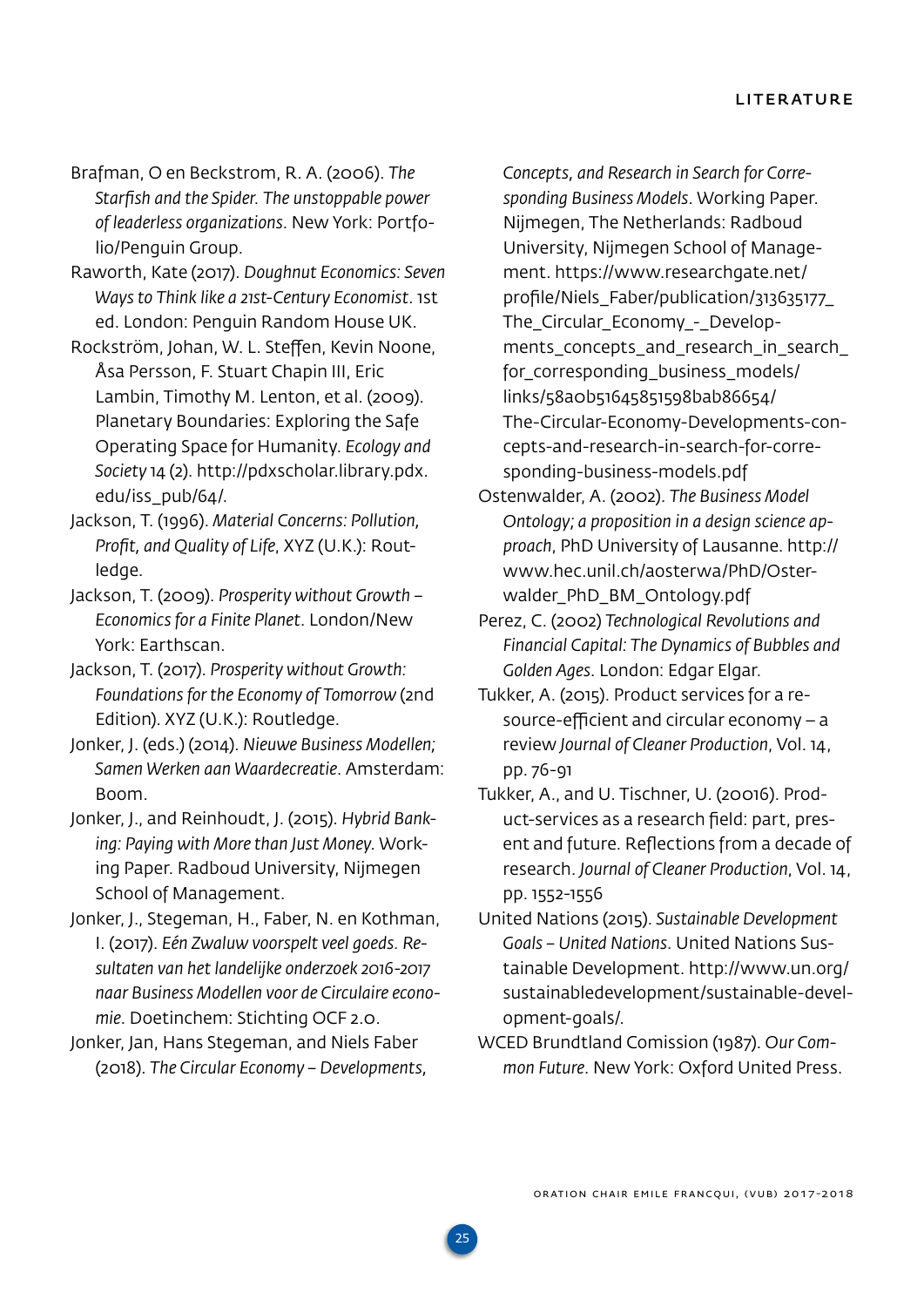<span id="page-25-0"></span>Jonker is Professor in Sustainable Entrepreneurship at the Radboud University, Nijmegen (NL). In 2015 he was appointed to this field of study for life. In addition he was appointed for 2017-2018 at the alternating chair Emile Francqui at the Vrije Universiteit Brussel in Belgium. Previously, between 2014-2016 he was laureate at the Pierre de Fermat chair at the Université de Toulouse.

His work focuses on the transition to a new economy designed around sustainability, social inclusiveness and circularity. The core of this is formed by the 'slow' trends that help shape the economy, the business models that emerge and the transaction systems that go with it. He now has 35 books and more than 200 publications to his name. He is known as an activist researcher who wants to stimulate social change with a practical approach. For him, working together on another society is a central task and thus entrepreneurship is always about changing. Together with a great team of people he wrote the bestseller 'New Business Models' (2014) which has been translated into English and has been converted into a Massive Open Online Course MOOC (see website Iversity, D). In 2016 – 2017, he conducted a nationwide survey of Business Models for the Circular Economy (BMCE). This resulted in the publication 'Closing the Value Cycle' [\(http://bit.ly/2qYM1h6\)](http://bit.ly/2qYM1h6). During 2017-2018 the insights from this research have been developed into a BMCE Toolkit which parties can use to design their own circular business model. From May 2018 onwards the Toolkit can be downloaded for free via [www.circulairebusi](http://www.circulairebusinessmodellen.nl)[nessmodellen.nl.](http://www.circulairebusinessmodellen.nl)

He is chairman of the national research program of the Dutch Organization for Scientific Research (NWO) Sustainable Business Models (2016 - 2020). In June 2017 a second grant program was launched to a value of 2.2 million euros and the intention is that two new programs will follow thereafter. Together with a number of European colleagues, he has been organizing five international conference on Sustainable Business Models since 2016 in Toulouse (2016), Graz (2017), Sofia (2018), Berlin (2019) and Nijmegen (2020) respectively. These are conferences that, in addition to academics, also offer room for young, starting scientists and practitioners. Furthermore, around these events a community of circa 100 participants has arisen.

Jonker was knighted in 2016 with the national 'Green Ribbon', as sign of recognition for his work in the field of sustainability. Contact details: Prof. Dr. Jan Jonker, Professor of Sustainable Entrepreneurship, Nijmegen School of Management, Radboud University, Mailbox 9108, 6500 HK Nijmegen (The Netherlands), email: [j.jonker@fm.ru.nl](mailto:j.jonker@fm.ru.nl) (or) [janjonker@wxs.nl](mailto:janjonker@wxs.nl)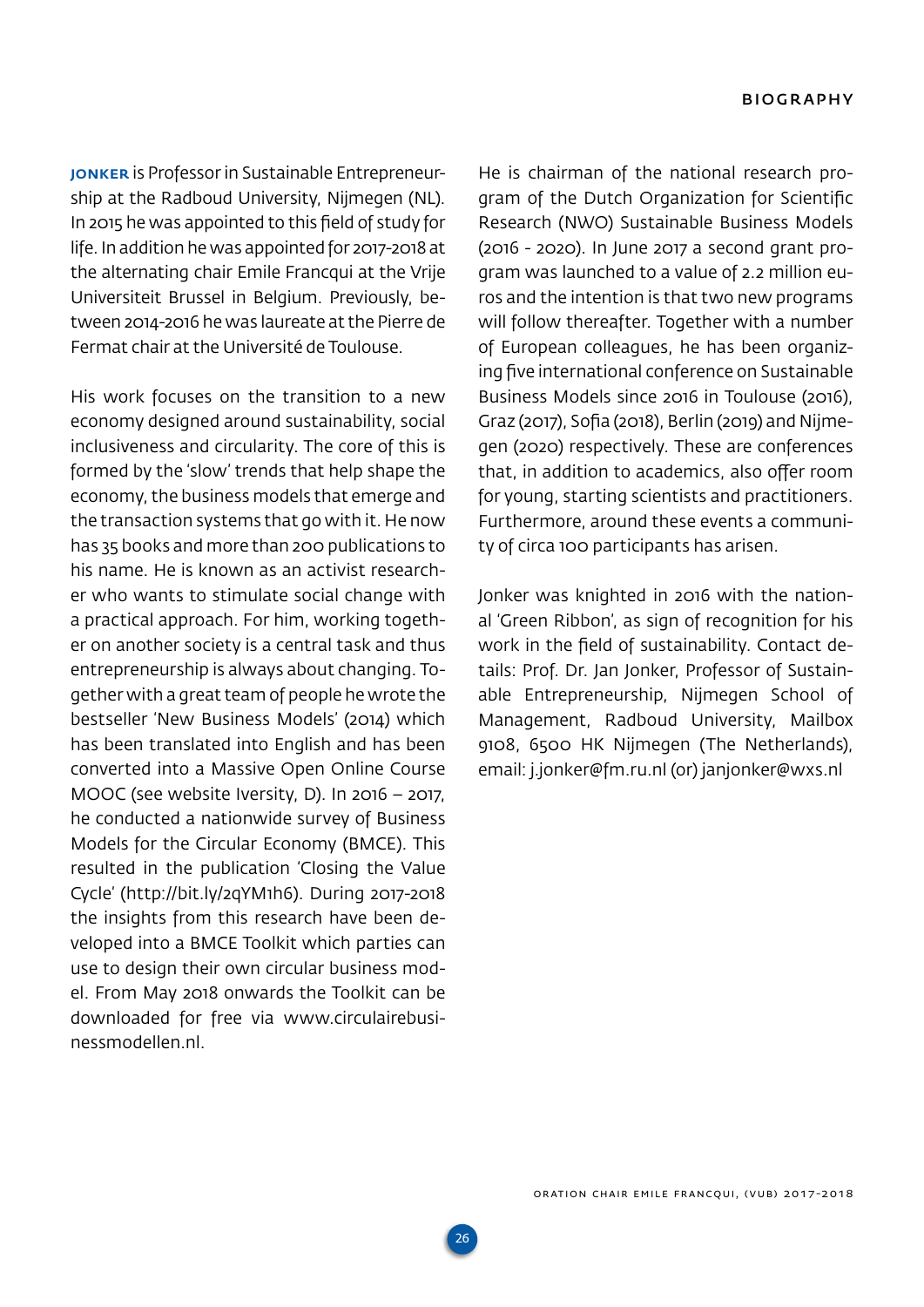#### Colophon

*Transcription and editing of the public oration at the acceptance of the changing chair Emile Francqui 2017- 2018 on 9 March 2018 at the Free University Brussel in Brussels (Belgium). For reasons of readability and comprehensibility, the speech has been supplemented in a number of places with previously published materials.*

#### *Keywords*

WEconomy, trends, transition, new business models, sustainability, circularity, inclusiveness and hybrid banking.

*Transcription and editing Dutch*: Maud Notten *Additions and elaborations*: Jan Jonker *Final editing Dutch*: Ine Nijland *Translation*: Thomas Vermeulen *English Editing*: Geraldine Brennan *Design and lay-out*: Justus Bottenheft

#### *Reference*

When using this text please use the following reference: Jonker, J. (2018). New Business Models *Sustainable. Circular. Inclusive*. Inaugural talk Chair Emile Francqui, VUB (2017 - 2018)

## *Creative Commons BY-NC-SA*

This oration is written under Creative Commons License. This license allows others to copy, distribute, display, perform, and make derivative material, as long as the authors are listed as creators of the work, the work is not used commercially, and derivative works or parts are distributed under identical conditions. Parts from this inaugural lecture in accordance with the law on copyrights may be reproduced with correct written acknowledgment of the source, Jan Jonker. Contact: [j.jonker@fm.ru.nl](mailto:j.jonker@fm.ru.nl)

#### *Download*

This public lecture can be downloaded at no extra cost via: [www.circulairebusinessmodellen.nl](http://www.circulairebusinessmodellen.nl) or [www.nieuwebusinessmodellen.nl](http://www.nieuwebusinessmodellen.nl). In exchange for the download you will be asked to leave your name and e-mail. There is no printed version of this inaugural lecture.

ISBN/NUGI: 978-90-827024-5-3

© 2018 J.Jonker